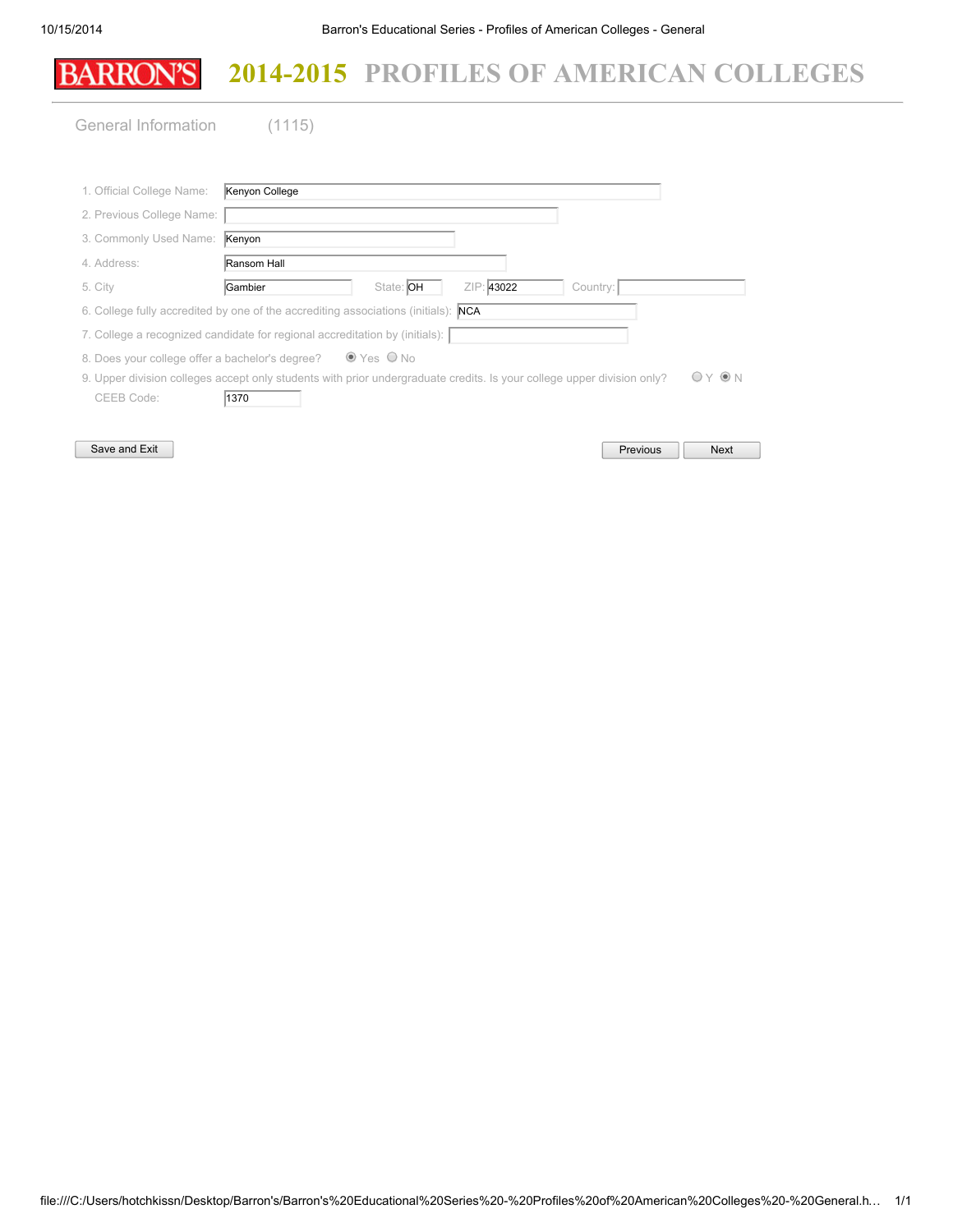|                                                                | 2014-2015 PROFILES OF AMERICAN COLLEGES                                                                                                                                                                                                                                                                                            |
|----------------------------------------------------------------|------------------------------------------------------------------------------------------------------------------------------------------------------------------------------------------------------------------------------------------------------------------------------------------------------------------------------------|
| Introduction                                                   | (1115 - Kenyon College)                                                                                                                                                                                                                                                                                                            |
|                                                                | 10. What is your college's founding date? 1824                                                                                                                                                                                                                                                                                     |
|                                                                | 11. Under whose control is your college? © Private (for-profit) © Private (non-profit) © Public © Land-Grant                                                                                                                                                                                                                       |
|                                                                | 12. Does your college have a religious affiliation?<br>$O$ Yes $\odot$ No                                                                                                                                                                                                                                                          |
|                                                                | nonsectarian $\Box$ name of faith or denomination $\Box$                                                                                                                                                                                                                                                                           |
|                                                                | 13. If your institution is part of a larger system, what is the name of that system?                                                                                                                                                                                                                                               |
|                                                                |                                                                                                                                                                                                                                                                                                                                    |
| 14. Please check one:                                          | $\bullet$ coeducational $\circ$ women only $\circ$ men only $\circ$ primarily women $\circ$ primarily men                                                                                                                                                                                                                          |
| Summary of school: Kenyon                                      | $\triangle$<br>College, among the nation's finest liberal arts institutions, takes<br>pride in its exceptionally strong academic programs, especially in                                                                                                                                                                           |
|                                                                | 15. How many undergraduate schools and colleges are there? 1                                                                                                                                                                                                                                                                       |
|                                                                | 16. How many graduate schools or divisions are there?                                                                                                                                                                                                                                                                              |
|                                                                | 17. Please check which baccalaureate PROGRAM (specialized) or other accreditation your college has:                                                                                                                                                                                                                                |
| $AACSB$ $\Box$                                                 | ABFSE <sup>D</sup><br>AALE $\Box$<br>ABET O<br>ABHES O<br>ACBSP<br>ACCE $\Box$                                                                                                                                                                                                                                                     |
| ACEJMC                                                         | ACPE $\Box$<br>$ADA$ $\Box$<br>$AHEA$ $\Box$<br>APTA O<br>ASLA<br>CAHEA                                                                                                                                                                                                                                                            |
| CSAB                                                           | NASAD □ NASDTEC □<br>$\mathsf{CSWE}$ $\square$<br>FIDER<br>$NAAB$ $\square$<br>$NASM$ $\square$                                                                                                                                                                                                                                    |
| NCATE $\square$                                                | NLN<br>NRPA<br>SAF $\Box$<br>TEAC <sup>[]</sup>                                                                                                                                                                                                                                                                                    |
| Other Accreditation 1:                                         |                                                                                                                                                                                                                                                                                                                                    |
| Other Accreditation 2:                                         |                                                                                                                                                                                                                                                                                                                                    |
| Other Accreditation 3:                                         |                                                                                                                                                                                                                                                                                                                                    |
|                                                                | 18. How many libraries are there on campus? 1                                                                                                                                                                                                                                                                                      |
| 19. Total volumes your library contains: 543882                | microform items <b>149554</b>                                                                                                                                                                                                                                                                                                      |
| audio/video tapes/CDs/DVDs                                     | 31028<br>total periodicals subscribed to (including electronic) 7836                                                                                                                                                                                                                                                               |
| art gallery $\blacktriangleright$<br>radio station $\triangle$ | 20. What computerized library resources and services are available?<br>interlibrary loans $\bullet$ database searching $\bullet$ Internet access $\bullet$ Wi-Fi capability $\bullet$<br>21. What types of special learning facilities are there on campus?<br>natural history museum └<br>planetarium $\Box$<br>TV station $\Box$ |
| other (please explain):                                        | an observatory and an environmental center.                                                                                                                                                                                                                                                                                        |

Save and Exit Next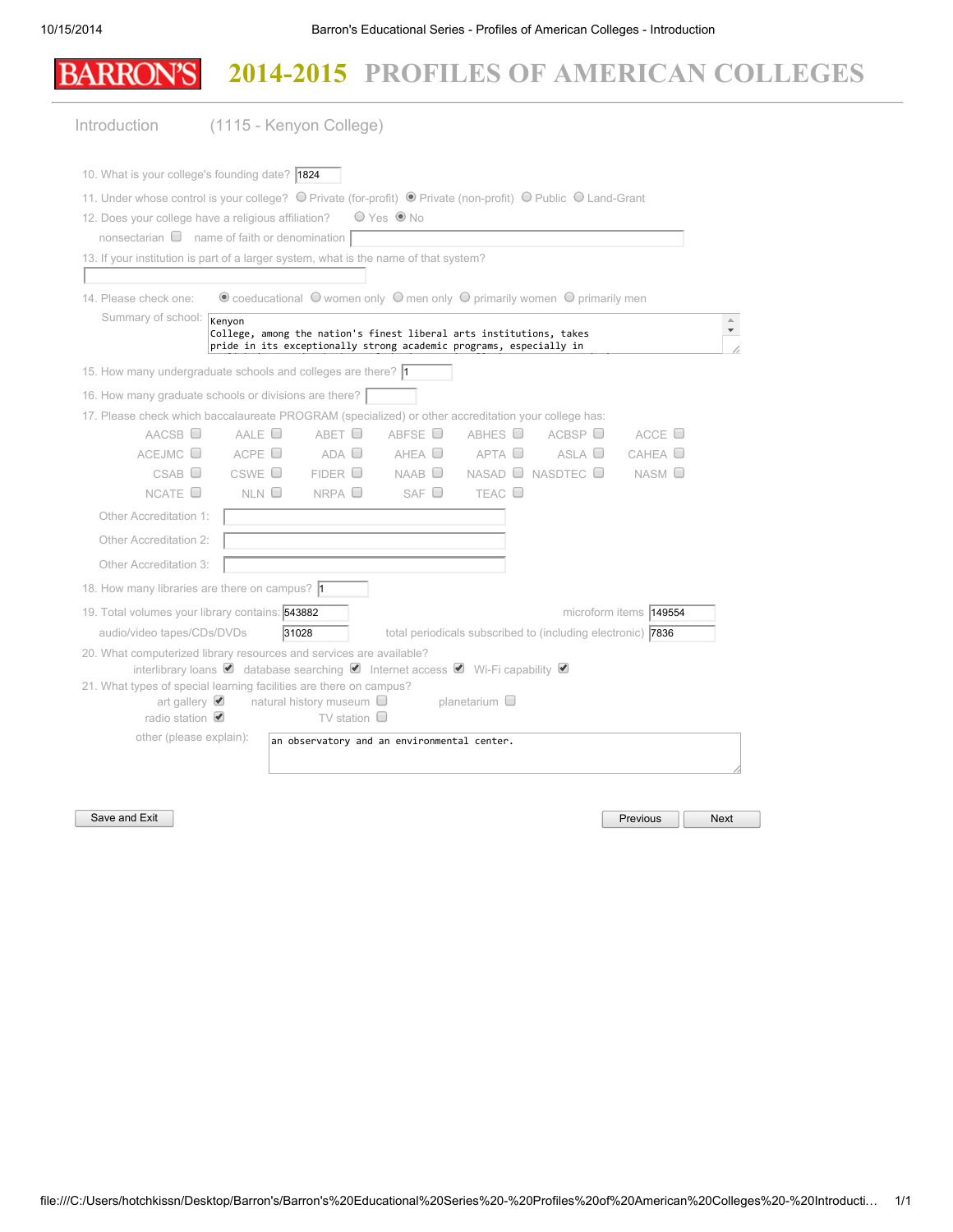|                                                 | 2014-2015 PROFILES OF AMERICAN COLLEGES                                                                                |
|-------------------------------------------------|------------------------------------------------------------------------------------------------------------------------|
| Environment                                     | (1115 - Kenyon College)                                                                                                |
| 22. What is the size of the campus? <b>1000</b> | acres                                                                                                                  |
|                                                 | 23. What environment surrounds the campus? $\bigcirc$ urban $\bigcirc$ suburban $\bigcirc$ rural $\bigcirc$ small town |
| 24. The campus is located:                      | 50 miles northeast of Columbus, OH.                                                                                    |
|                                                 | 25. How many buildings, including residence halls, are there on campus?<br>$ 142\rangle$                               |
| Save and Exit                                   | <b>Previous</b><br><b>Next</b>                                                                                         |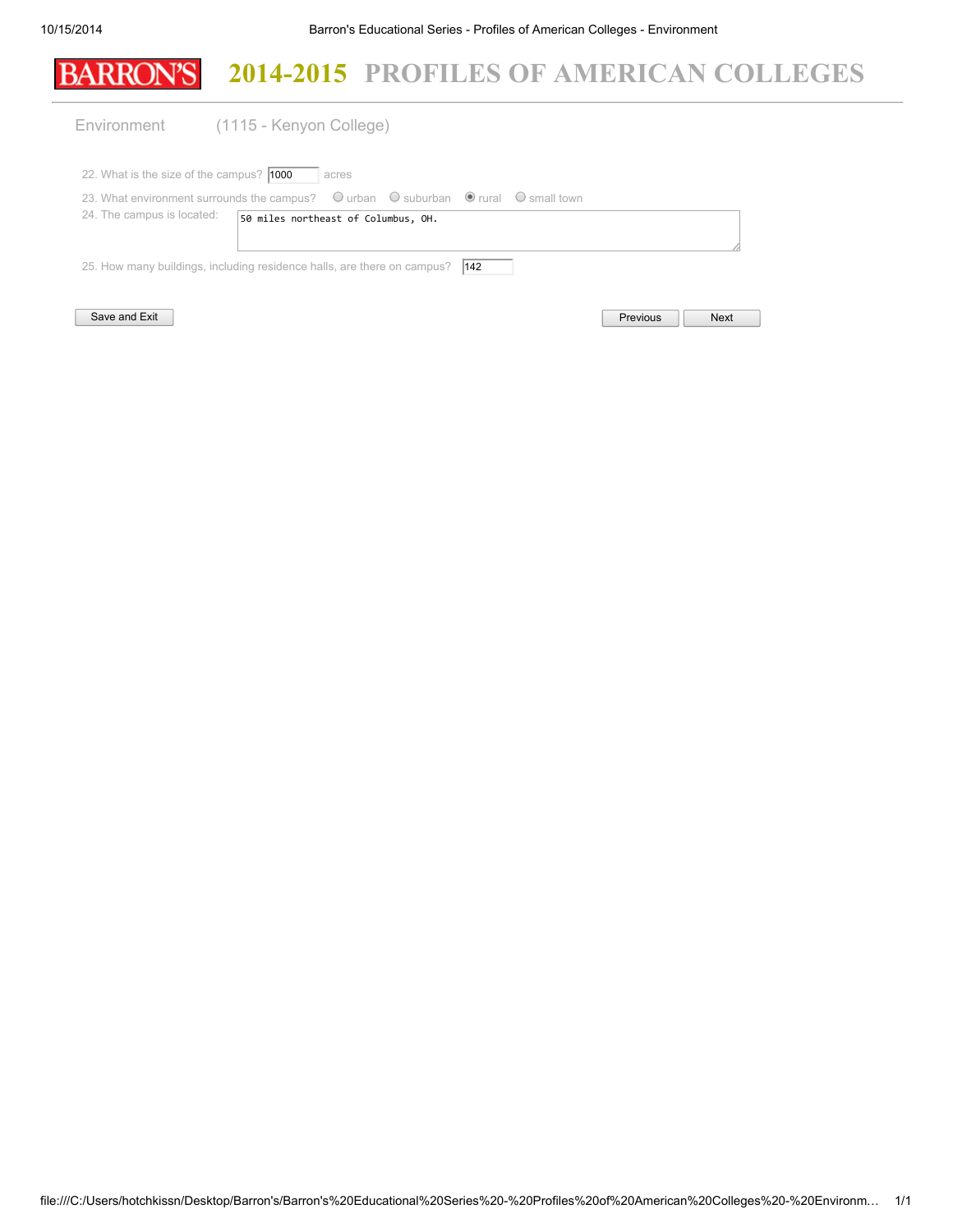### **BARRON'S** 2014-2015 PROFILES OF AMERICAN COLLEGES

| <b>Student Life</b>                                                                                                                                                                                                                                                                                                                                                                     | (1115 - Kenyon College)                               |                                                                                                    |                                 |                                                   |  |  |
|-----------------------------------------------------------------------------------------------------------------------------------------------------------------------------------------------------------------------------------------------------------------------------------------------------------------------------------------------------------------------------------------|-------------------------------------------------------|----------------------------------------------------------------------------------------------------|---------------------------------|---------------------------------------------------|--|--|
| Profile                                                                                                                                                                                                                                                                                                                                                                                 |                                                       |                                                                                                    |                                 |                                                   |  |  |
| 26. Enrollment, Fall 2014                                                                                                                                                                                                                                                                                                                                                               |                                                       |                                                                                                    |                                 |                                                   |  |  |
| Full-time undergraduate                                                                                                                                                                                                                                                                                                                                                                 | Men 751                                               | Women 899                                                                                          | Total FTU 1650                  |                                                   |  |  |
| Part-time undergraduate                                                                                                                                                                                                                                                                                                                                                                 | Men $ 3 $                                             | Women 9                                                                                            | Total PTU 12                    |                                                   |  |  |
| Full-time graduate                                                                                                                                                                                                                                                                                                                                                                      | Men                                                   | Women                                                                                              | <b>Total FTG</b>                |                                                   |  |  |
| Part-time graduate                                                                                                                                                                                                                                                                                                                                                                      | Men                                                   | Women                                                                                              | <b>Total PTG</b>                |                                                   |  |  |
|                                                                                                                                                                                                                                                                                                                                                                                         |                                                       |                                                                                                    | Grand Total                     | 1662                                              |  |  |
| 27. Percentage of undergraduates from:                                                                                                                                                                                                                                                                                                                                                  | in state $\vert$ 16                                   | $\sqrt{\frac{6}{10}}$ out of state 84                                                              | $\frac{10}{6}$                  |                                                   |  |  |
| 50<br>28. Number of states                                                                                                                                                                                                                                                                                                                                                              | foreign countries 44                                  |                                                                                                    | Any from Canada? Wes O No O N/A |                                                   |  |  |
| 29. From what region do most out-of-state students come?                                                                                                                                                                                                                                                                                                                                |                                                       |                                                                                                    |                                 | O Unknown                                         |  |  |
| · Middle Atlantic<br>$O$ Northeast                                                                                                                                                                                                                                                                                                                                                      | ○ South ○ Mid-West                                    | ○ Southwest                                                                                        | ∪ West                          | O Northwest                                       |  |  |
| What is the percentage from that region? $28$                                                                                                                                                                                                                                                                                                                                           | $\frac{10}{6}$                                        |                                                                                                    |                                 |                                                   |  |  |
| 30. Percentage of students from public schools                                                                                                                                                                                                                                                                                                                                          | 50                                                    | % private $50$<br>$\frac{0}{0}$                                                                    |                                 |                                                   |  |  |
| 31. Percentage of students that are: White 74                                                                                                                                                                                                                                                                                                                                           |                                                       | $\sqrt{96}$ African American $\sqrt{4}$                                                            | $\%$ Hispanic 6                 | $\frac{0}{0}$                                     |  |  |
| Asian American 5                                                                                                                                                                                                                                                                                                                                                                        | $\sqrt{ }$ % American Indian/Alaska Native $\sqrt{ }$ | $\frac{1}{2}$ % Foreign 4                                                                          | $\frac{0}{0}$                   |                                                   |  |  |
| Two or More Races 4                                                                                                                                                                                                                                                                                                                                                                     | $\sqrt{ }$ % Race Unknown 3                           | $\frac{0}{0}$                                                                                      |                                 |                                                   |  |  |
| 32. Percentage of students that are: Catholic                                                                                                                                                                                                                                                                                                                                           |                                                       | $%$ Protestant                                                                                     | $\%$ Jewish                     | % Other                                           |  |  |
| (describe) Quaker to Zen Buddhists and unknown.                                                                                                                                                                                                                                                                                                                                         |                                                       |                                                                                                    |                                 |                                                   |  |  |
| Claim no religious affiliation   % Member of school's denomination                                                                                                                                                                                                                                                                                                                      |                                                       |                                                                                                    | $\frac{10}{6}$                  |                                                   |  |  |
| 33. Average age of your freshman class:                                                                                                                                                                                                                                                                                                                                                 | 18                                                    | Average age of all undergraduates 20                                                               |                                 |                                                   |  |  |
| 34. A. Percentage of full-time freshmen that do not continue beyond their first year $\overline{5}$                                                                                                                                                                                                                                                                                     |                                                       |                                                                                                    | $\frac{0}{0}$                   |                                                   |  |  |
| B. Percentage of full-time freshmen that remain to graduate $\sqrt{89}$ [total for A + B does not have to equal "100"]                                                                                                                                                                                                                                                                  |                                                       |                                                                                                    |                                 |                                                   |  |  |
| <b>Tuition, Room and Board</b><br>For out-of-state students, if tuition is same as in-state, leave out-of-state value blank.                                                                                                                                                                                                                                                            |                                                       |                                                                                                    |                                 |                                                   |  |  |
| 35. ANNUAL (not per term) expenses for the 2014-2015 school year:                                                                                                                                                                                                                                                                                                                       | In-State Students                                     | Out-of-State                                                                                       |                                 |                                                   |  |  |
| Tuition                                                                                                                                                                                                                                                                                                                                                                                 | \$ 45500                                              | $\frac{1}{2}$                                                                                      |                                 |                                                   |  |  |
| <b>Required Fees</b>                                                                                                                                                                                                                                                                                                                                                                    | \$ 1830                                               | \$                                                                                                 |                                 |                                                   |  |  |
| Tuition + Fees (if combined)                                                                                                                                                                                                                                                                                                                                                            | \$ 47330                                              | \$                                                                                                 |                                 |                                                   |  |  |
| Room and Board                                                                                                                                                                                                                                                                                                                                                                          | \$11560                                               | \$                                                                                                 |                                 |                                                   |  |  |
|                                                                                                                                                                                                                                                                                                                                                                                         | TOTALS \$58890                                        | $\mathbb{S}$                                                                                       |                                 |                                                   |  |  |
| 36. How many students can be accommodated in college housing? 1772                                                                                                                                                                                                                                                                                                                      |                                                       |                                                                                                    |                                 |                                                   |  |  |
| 37. What living facilities are sponsored by the college?<br>dormitories $\blacktriangleright$<br>married student housing $\Box$                                                                                                                                                                                                                                                         |                                                       | on-campus apartments ☑<br>fraternity houses $\Box$                                                 |                                 | off-campus apartments $\Box$<br>sorority houses n |  |  |
| 38. Are the following living facilities available?                                                                                                                                                                                                                                                                                                                                      |                                                       |                                                                                                    |                                 |                                                   |  |  |
| honors $\Box$<br>houses                                                                                                                                                                                                                                                                                                                                                                 | language houses <sup>1</sup>                          |                                                                                                    | special interest houses ☑       |                                                   |  |  |
| other (please explain):                                                                                                                                                                                                                                                                                                                                                                 |                                                       | and special interest floors, including community service or social group halls, a substance-free h |                                 |                                                   |  |  |
| 39. In on-campus housing guaranteed for all four years? ● Yes ● No<br>Freshman year only? O Yes O No<br>Available on a first-come, first-served basis? ○ Yes ○ No<br>Available on a lottery system for upperclassmen? $\bigcirc$ Yes $\bigcirc$ No<br>Is priority given to out-of-town students? $\bigcirc$ Yes $\bigcirc$ No<br>40. Percentage of undergraduates living on campus: 100 |                                                       |                                                                                                    |                                 |                                                   |  |  |
|                                                                                                                                                                                                                                                                                                                                                                                         |                                                       |                                                                                                    |                                 |                                                   |  |  |
| 41. Percentage of undergraduates commuting to campus:                                                                                                                                                                                                                                                                                                                                   |                                                       | $\frac{0}{0}$                                                                                      |                                 |                                                   |  |  |
| 42. Percentage of students who live on campus that remain on weekends: 100                                                                                                                                                                                                                                                                                                              |                                                       |                                                                                                    | $\frac{9}{6}$                   |                                                   |  |  |
| 43. Campus housing is: O single-sex O coed O both single-sex and coed<br>44. Is alcohol permitted on campus? O Yes O No                                                                                                                                                                                                                                                                 |                                                       |                                                                                                    |                                 |                                                   |  |  |
| 45. Who may keep cars on campus? $\bullet$ all students $\circ$ upperclassmen $\circ$ no one $\circ$ other                                                                                                                                                                                                                                                                              |                                                       |                                                                                                    |                                 |                                                   |  |  |
|                                                                                                                                                                                                                                                                                                                                                                                         |                                                       |                                                                                                    |                                 |                                                   |  |  |

### http://barrons.rints.com/edit\_student\_life.cfm?school\_id=1115&rnd=66874 1/3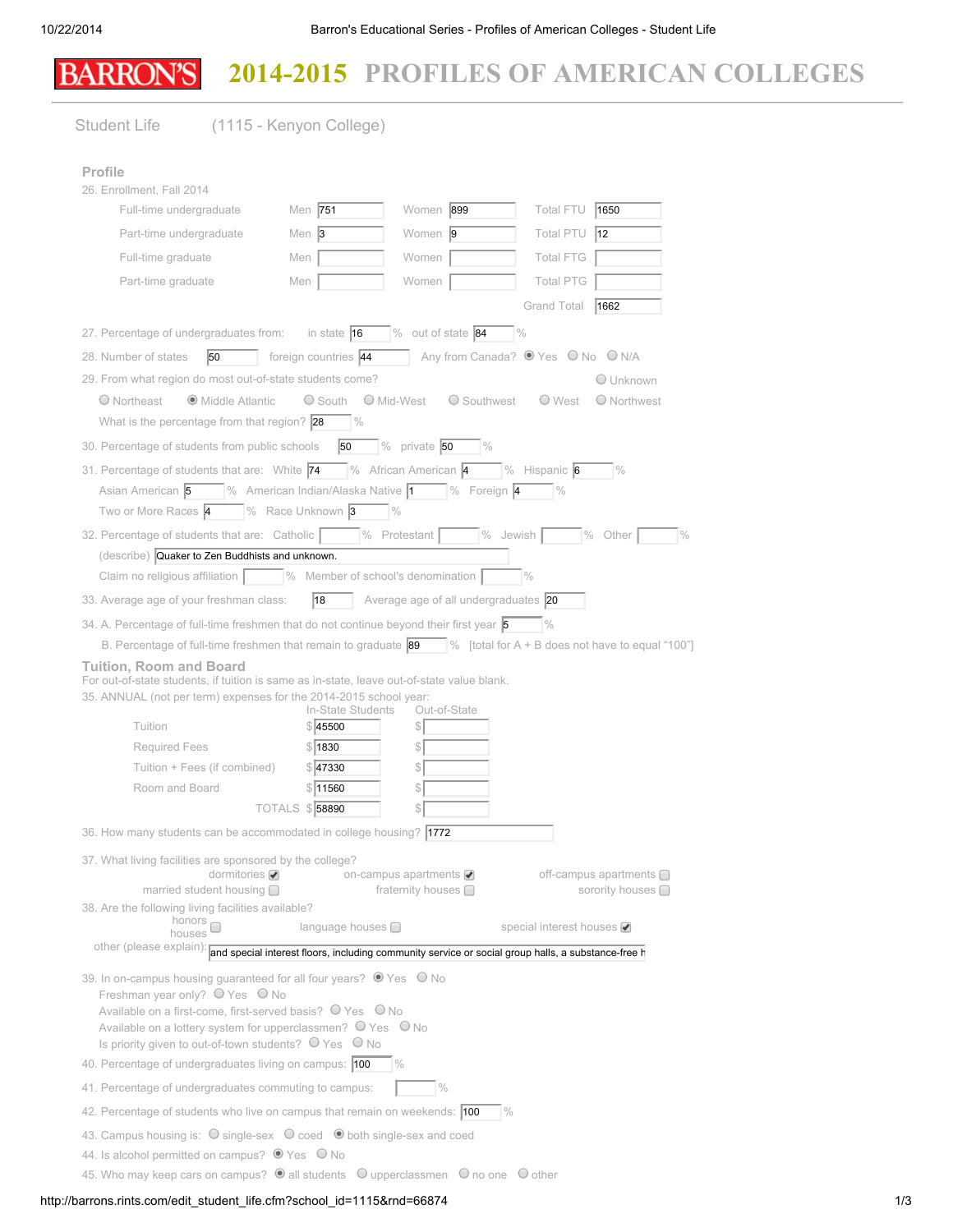### 10/22/2014 Barron's Educational Series - Profiles of American Colleges - Student Life

| <b>Activities</b>                                                                                                                                                                                                           |                                                                   |                                                                     |                                                   |
|-----------------------------------------------------------------------------------------------------------------------------------------------------------------------------------------------------------------------------|-------------------------------------------------------------------|---------------------------------------------------------------------|---------------------------------------------------|
| 46. Are there fraternities on campus? O Yes O No                                                                                                                                                                            |                                                                   |                                                                     |                                                   |
| 47. Are there sororities on campus? $\bullet$ Yes $\circ$ No                                                                                                                                                                |                                                                   |                                                                     |                                                   |
| 48. How many fraternities exist on campus?                                                                                                                                                                                  | Local: 2                                                          | National: 7                                                         |                                                   |
| 49. What percentage of men belong to fraternities?                                                                                                                                                                          | 22                                                                |                                                                     |                                                   |
| 50. What percentage of women belong to fraternaties?                                                                                                                                                                        |                                                                   | $\frac{9}{6}$                                                       |                                                   |
| 51. How many sororities exist on campus?                                                                                                                                                                                    | Local: 4                                                          | National: 1                                                         |                                                   |
| 52. What percentage of women belong to sororities?                                                                                                                                                                          | $ 13\rangle$                                                      | $\frac{10}{6}$                                                      |                                                   |
| 53. How many groups/organizations exist on campus?                                                                                                                                                                          | $\sqrt{128}$                                                      |                                                                     |                                                   |
| 54. Which of the following college-sponsored extracurricular activities, clubs, or organizations are available to undergraduates?                                                                                           |                                                                   |                                                                     |                                                   |
| ARTS and MUSIC $\Box$                                                                                                                                                                                                       |                                                                   |                                                                     |                                                   |
| art<br>bagpipe band $\Box$                                                                                                                                                                                                  | chorale $\blacktriangledown$                                      | drum and bugle corps $\Box$<br>jazz band $\blacktriangledown$       | opera ✔<br>orchestra $\blacktriangledown$         |
| band $\blacktriangledown$                                                                                                                                                                                                   | chorus $\blacktriangleright$<br>dance $\blacktriangledown$        | marching band $\Box$                                                | pep band $\blacktriangledown$                     |
| choir $\blacktriangledown$                                                                                                                                                                                                  | drama $\blacktriangledown$                                        | musical theater $\blacktriangledown$                                | symphony ☑                                        |
| COMMUNICATIONS/JOURNALISM O                                                                                                                                                                                                 |                                                                   |                                                                     |                                                   |
| film $\mathcal Q$<br>photography $\bigcirc$                                                                                                                                                                                 | radio and TV $\bigcirc$<br>literary magazine $\blacktriangledown$ | newspaper $\blacktriangledown$<br>yearbook $\Box$                   | debate $\blacktriangleright$<br>forensics $\Box$  |
| CHEERLEADING □                                                                                                                                                                                                              |                                                                   | $ETHNIC \nabla$                                                     | <b>PROFESSIONAL</b>                               |
| CHESS <sub>√</sub>                                                                                                                                                                                                          |                                                                   | GAY                                                                 | <b>RELIGIOUS</b>                                  |
| COMPUTERS □<br><b>DRILL TEAM □</b>                                                                                                                                                                                          | INTERNATIONAL                                                     | HONORS <sup>Ø</sup>                                                 | SOCIAL <sup>Ø</sup><br>SOCIAL SERVICE <b>☑</b>    |
| ENVIRONMENTAL                                                                                                                                                                                                               |                                                                   | POLITICAL <sup>√</sup>                                              | STUDENT GOVERNMENT                                |
| Other major clubs (please explain):                                                                                                                                                                                         |                                                                   | environmental/conservation, student lectureships, and sports clubs. |                                                   |
|                                                                                                                                                                                                                             |                                                                   |                                                                     |                                                   |
| 55. Popular campus events (special days, cultural and seasonal activities) include:                                                                                                                                         |                                                                   |                                                                     |                                                   |
| Founder's Day/Matriculation, Convocation, Summer Send-Off, Fandango, Honors Day, Family Weekend, and Martin Luther King, Jr. Day                                                                                            |                                                                   |                                                                     |                                                   |
| <b>Sports</b>                                                                                                                                                                                                               |                                                                   |                                                                     |                                                   |
| 56. Is there a sports program at your school? ● Yes ● No                                                                                                                                                                    |                                                                   |                                                                     |                                                   |
| intercollegiate $\bullet$ Yes $\circ$ No                                                                                                                                                                                    | intramural OYes ONo                                               |                                                                     |                                                   |
| 57. Number of intercollegiate sports for:                                                                                                                                                                                   | men  11                                                           | women 11                                                            |                                                   |
| 58. Number of intramural sports for:                                                                                                                                                                                        | men $ 9 $                                                         | women 9                                                             |                                                   |
| 59. Percentage of undergraduates that participate in both: men $\vert$ 53                                                                                                                                                   |                                                                   | $\%$ women 53                                                       |                                                   |
| 60. Please describe athletic and recreation facilities:                                                                                                                                                                     |                                                                   |                                                                     |                                                   |
| an athletic/recreation/fitness center, 70 acres of playing, football, softball, and soccer fields,<br>a 50-yard pool, field house, Nautilus center and weight rooms, basketball, tennis, squash, and<br>racquetball courts. |                                                                   |                                                                     |                                                   |
| <b>Disabled</b>                                                                                                                                                                                                             |                                                                   |                                                                     |                                                   |
| 61. Percentage of the campus accessible to physically disabled persons: 70                                                                                                                                                  |                                                                   |                                                                     |                                                   |
|                                                                                                                                                                                                                             |                                                                   | $\%$                                                                |                                                   |
| 62. Which of the following facilities are available?                                                                                                                                                                        | wheelchair ramps $\blacktriangledown$                             | special class scheduling ☑                                          |                                                   |
|                                                                                                                                                                                                                             | elevators $\blacktriangledown$                                    | lowered drinking fountains ☑                                        |                                                   |
|                                                                                                                                                                                                                             | special parking $\sqrt{\phantom{a}}$                              | lowered telephones ☑                                                |                                                   |
| specially equipped rest rooms ☑                                                                                                                                                                                             |                                                                   | special housing Ø                                                   |                                                   |
| other (please describe):                                                                                                                                                                                                    | includes Accessibility and Student Support Services               |                                                                     |                                                   |
| <b>Services</b>                                                                                                                                                                                                             |                                                                   |                                                                     |                                                   |
| 63. Tutoring:<br>every subject □                                                                                                                                                                                            | remedial math $\square$                                           |                                                                     | remedial writing $\blacktriangledown$             |
| most subjects $\Box$                                                                                                                                                                                                        | remedial reading $\Box$                                           |                                                                     | reader service for the blind $\blacktriangledown$ |
| some subjects Ø                                                                                                                                                                                                             |                                                                   |                                                                     |                                                   |
| which ones? upon request                                                                                                                                                                                                    |                                                                   |                                                                     |                                                   |
| other (please peer note-taking services, oral test option, extended time on tests, use of computer for essay ba<br>describe)                                                                                                |                                                                   |                                                                     |                                                   |
| <b>Campus Safety and Security</b>                                                                                                                                                                                           |                                                                   |                                                                     |                                                   |
| 64. What campus safety and security measures are available?                                                                                                                                                                 |                                                                   |                                                                     |                                                   |
| 24-hour foot and $\bullet$ vehicle patrol                                                                                                                                                                                   | security escort services ☑                                        |                                                                     | lighted pathways/sidewalks $\blacktriangledown$   |
|                                                                                                                                                                                                                             |                                                                   |                                                                     |                                                   |
| emergency <b>⊘</b><br>■ notification system                                                                                                                                                                                 | shuttle buses $\Box$                                              | controlled access to dorms/residences v                             |                                                   |
| self-defense<br>education                                                                                                                                                                                                   | emergency telephones ⊘                                            |                                                                     | in-room safes $\square$                           |
| other (please formal safety awareness events, and student patrols.<br>describe)                                                                                                                                             |                                                                   |                                                                     |                                                   |
|                                                                                                                                                                                                                             |                                                                   |                                                                     |                                                   |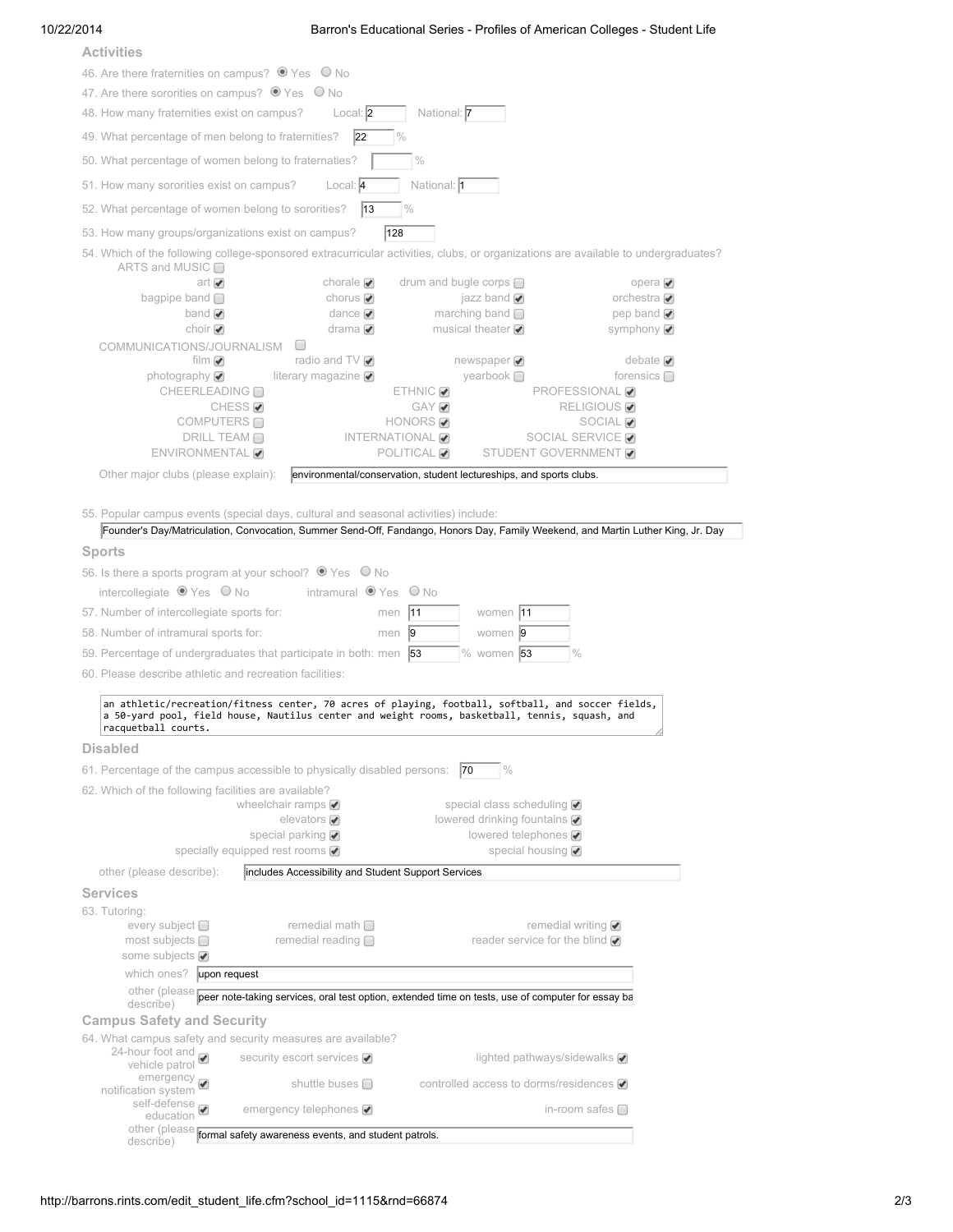Save and Exit **Next Next** Previous Reserve that the Save and Exit Previous Reserve that the Next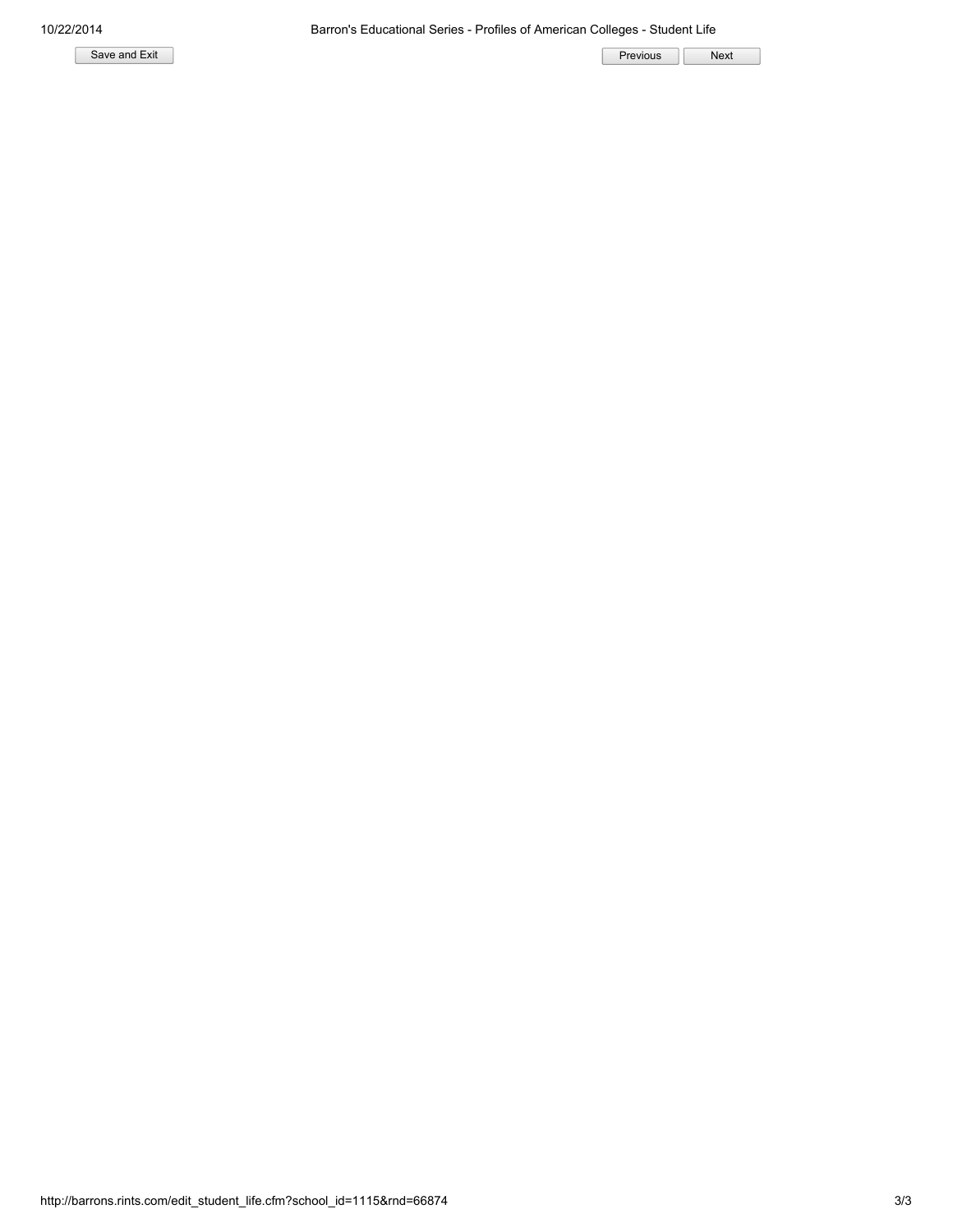| Programs of Study<br>(1115 - Kenyon College)<br>65. What specific bachelor's degrees are offered (for example, A.B., B.A., B.S., B.F.A., B.S.Ed.)?<br>A.B.<br>$\Box$ Associate<br>$\Box$ Doctorate<br>$\Box$ Masters<br>66. What other degrees are offered?<br>67. Select all majors for which your college grants BACHELOR'S degrees:<br>If there is a major that your school offers that is not listed, please feel free to email us, and we will add it.<br>Go To List<br>68. Specific which degree programs your school is most recognized for (for example: engineering, physical science)<br>Which are strongest academically (or most preeminent)?<br>What programs have the largest enrollments (please list only three)?<br>English, economics, and political science<br><b>Required</b><br>69. In the box provided below, please describe academic requirements for graduation that are common to ALL students:<br>These may include:<br>• specific disciplines<br>• core curriculum<br>• distribution requirements<br>• total number of credit hours<br>• total number of hours in major<br>• minimum grade point average<br>• specific courses, such as phys ed and computer science<br>• comprehensive exam, thesis<br>Please summarize in the space below as it pertains to your school requirements, including others, not mentioned above.<br>Summary: students are required to complete a total of 16 units, including 4 to 7 units in the<br>major, 1 unit in each of 4 divisions representing the arts, humanities, natural<br>sciences, and social sciences, 1 unit of foreign language, and 1/2 unit of quantitative<br>reasoning. Students must maintain a minimum GPA of 2.0 and complete the senior exercise<br>in their major. A thesis is required for honor students.<br>70. In the box provided below, please describe the special academic programs that are available at your college:<br>These may include:<br>• co-op programs (please name the majors)<br>• cross registration with (name of consortium)<br>• internships<br>• study abroad in (name of countries)<br>• Washington semester<br>• work study programs with (name of employer)<br>• Accelerated degree program in (name of major) • B.A., B.S. degree in (name of major)<br>• Dual majors in (name of majors)<br>• student-designed majors<br>• 3-2 engineering degree with (name of university<br>Please summarize in the space below as it pertains to your school requirements, including others, not mentioned above.<br>Summary:<br>Kenyon offers more than 200 off-campus study programs. The college also offers dual and<br>student-designed majors, pass/fail options, internships, winter and/or spring break<br>externship programs, a Washington semester consisting of apprenticeships in any of<br>several U.S. programs, and a 3-2 engineering degree with Case Western Reserve,<br>Washington University in St. Louis, and Rensselaer Polytechnic Institute, as well as a<br>3-2 environmental studies program with Duke University. 3-2 or 4-1 master's<br>(certification) programs with The Bank Street College of Education are also possible. |  |
|------------------------------------------------------------------------------------------------------------------------------------------------------------------------------------------------------------------------------------------------------------------------------------------------------------------------------------------------------------------------------------------------------------------------------------------------------------------------------------------------------------------------------------------------------------------------------------------------------------------------------------------------------------------------------------------------------------------------------------------------------------------------------------------------------------------------------------------------------------------------------------------------------------------------------------------------------------------------------------------------------------------------------------------------------------------------------------------------------------------------------------------------------------------------------------------------------------------------------------------------------------------------------------------------------------------------------------------------------------------------------------------------------------------------------------------------------------------------------------------------------------------------------------------------------------------------------------------------------------------------------------------------------------------------------------------------------------------------------------------------------------------------------------------------------------------------------------------------------------------------------------------------------------------------------------------------------------------------------------------------------------------------------------------------------------------------------------------------------------------------------------------------------------------------------------------------------------------------------------------------------------------------------------------------------------------------------------------------------------------------------------------------------------------------------------------------------------------------------------------------------------------------------------------------------------------------------------------------------------------------------------------------------------------------------------------------------------------------------------------------------------------------------------------------------------------------------------------------------------------------------------------------------------------------------------------------------------------------------------------------------------------------------------------------------------------------------------------------------------------------------------------------------------------|--|
|                                                                                                                                                                                                                                                                                                                                                                                                                                                                                                                                                                                                                                                                                                                                                                                                                                                                                                                                                                                                                                                                                                                                                                                                                                                                                                                                                                                                                                                                                                                                                                                                                                                                                                                                                                                                                                                                                                                                                                                                                                                                                                                                                                                                                                                                                                                                                                                                                                                                                                                                                                                                                                                                                                                                                                                                                                                                                                                                                                                                                                                                                                                                                                  |  |
|                                                                                                                                                                                                                                                                                                                                                                                                                                                                                                                                                                                                                                                                                                                                                                                                                                                                                                                                                                                                                                                                                                                                                                                                                                                                                                                                                                                                                                                                                                                                                                                                                                                                                                                                                                                                                                                                                                                                                                                                                                                                                                                                                                                                                                                                                                                                                                                                                                                                                                                                                                                                                                                                                                                                                                                                                                                                                                                                                                                                                                                                                                                                                                  |  |
|                                                                                                                                                                                                                                                                                                                                                                                                                                                                                                                                                                                                                                                                                                                                                                                                                                                                                                                                                                                                                                                                                                                                                                                                                                                                                                                                                                                                                                                                                                                                                                                                                                                                                                                                                                                                                                                                                                                                                                                                                                                                                                                                                                                                                                                                                                                                                                                                                                                                                                                                                                                                                                                                                                                                                                                                                                                                                                                                                                                                                                                                                                                                                                  |  |
|                                                                                                                                                                                                                                                                                                                                                                                                                                                                                                                                                                                                                                                                                                                                                                                                                                                                                                                                                                                                                                                                                                                                                                                                                                                                                                                                                                                                                                                                                                                                                                                                                                                                                                                                                                                                                                                                                                                                                                                                                                                                                                                                                                                                                                                                                                                                                                                                                                                                                                                                                                                                                                                                                                                                                                                                                                                                                                                                                                                                                                                                                                                                                                  |  |
|                                                                                                                                                                                                                                                                                                                                                                                                                                                                                                                                                                                                                                                                                                                                                                                                                                                                                                                                                                                                                                                                                                                                                                                                                                                                                                                                                                                                                                                                                                                                                                                                                                                                                                                                                                                                                                                                                                                                                                                                                                                                                                                                                                                                                                                                                                                                                                                                                                                                                                                                                                                                                                                                                                                                                                                                                                                                                                                                                                                                                                                                                                                                                                  |  |
|                                                                                                                                                                                                                                                                                                                                                                                                                                                                                                                                                                                                                                                                                                                                                                                                                                                                                                                                                                                                                                                                                                                                                                                                                                                                                                                                                                                                                                                                                                                                                                                                                                                                                                                                                                                                                                                                                                                                                                                                                                                                                                                                                                                                                                                                                                                                                                                                                                                                                                                                                                                                                                                                                                                                                                                                                                                                                                                                                                                                                                                                                                                                                                  |  |
|                                                                                                                                                                                                                                                                                                                                                                                                                                                                                                                                                                                                                                                                                                                                                                                                                                                                                                                                                                                                                                                                                                                                                                                                                                                                                                                                                                                                                                                                                                                                                                                                                                                                                                                                                                                                                                                                                                                                                                                                                                                                                                                                                                                                                                                                                                                                                                                                                                                                                                                                                                                                                                                                                                                                                                                                                                                                                                                                                                                                                                                                                                                                                                  |  |
|                                                                                                                                                                                                                                                                                                                                                                                                                                                                                                                                                                                                                                                                                                                                                                                                                                                                                                                                                                                                                                                                                                                                                                                                                                                                                                                                                                                                                                                                                                                                                                                                                                                                                                                                                                                                                                                                                                                                                                                                                                                                                                                                                                                                                                                                                                                                                                                                                                                                                                                                                                                                                                                                                                                                                                                                                                                                                                                                                                                                                                                                                                                                                                  |  |
|                                                                                                                                                                                                                                                                                                                                                                                                                                                                                                                                                                                                                                                                                                                                                                                                                                                                                                                                                                                                                                                                                                                                                                                                                                                                                                                                                                                                                                                                                                                                                                                                                                                                                                                                                                                                                                                                                                                                                                                                                                                                                                                                                                                                                                                                                                                                                                                                                                                                                                                                                                                                                                                                                                                                                                                                                                                                                                                                                                                                                                                                                                                                                                  |  |
|                                                                                                                                                                                                                                                                                                                                                                                                                                                                                                                                                                                                                                                                                                                                                                                                                                                                                                                                                                                                                                                                                                                                                                                                                                                                                                                                                                                                                                                                                                                                                                                                                                                                                                                                                                                                                                                                                                                                                                                                                                                                                                                                                                                                                                                                                                                                                                                                                                                                                                                                                                                                                                                                                                                                                                                                                                                                                                                                                                                                                                                                                                                                                                  |  |
|                                                                                                                                                                                                                                                                                                                                                                                                                                                                                                                                                                                                                                                                                                                                                                                                                                                                                                                                                                                                                                                                                                                                                                                                                                                                                                                                                                                                                                                                                                                                                                                                                                                                                                                                                                                                                                                                                                                                                                                                                                                                                                                                                                                                                                                                                                                                                                                                                                                                                                                                                                                                                                                                                                                                                                                                                                                                                                                                                                                                                                                                                                                                                                  |  |
|                                                                                                                                                                                                                                                                                                                                                                                                                                                                                                                                                                                                                                                                                                                                                                                                                                                                                                                                                                                                                                                                                                                                                                                                                                                                                                                                                                                                                                                                                                                                                                                                                                                                                                                                                                                                                                                                                                                                                                                                                                                                                                                                                                                                                                                                                                                                                                                                                                                                                                                                                                                                                                                                                                                                                                                                                                                                                                                                                                                                                                                                                                                                                                  |  |
|                                                                                                                                                                                                                                                                                                                                                                                                                                                                                                                                                                                                                                                                                                                                                                                                                                                                                                                                                                                                                                                                                                                                                                                                                                                                                                                                                                                                                                                                                                                                                                                                                                                                                                                                                                                                                                                                                                                                                                                                                                                                                                                                                                                                                                                                                                                                                                                                                                                                                                                                                                                                                                                                                                                                                                                                                                                                                                                                                                                                                                                                                                                                                                  |  |
|                                                                                                                                                                                                                                                                                                                                                                                                                                                                                                                                                                                                                                                                                                                                                                                                                                                                                                                                                                                                                                                                                                                                                                                                                                                                                                                                                                                                                                                                                                                                                                                                                                                                                                                                                                                                                                                                                                                                                                                                                                                                                                                                                                                                                                                                                                                                                                                                                                                                                                                                                                                                                                                                                                                                                                                                                                                                                                                                                                                                                                                                                                                                                                  |  |
|                                                                                                                                                                                                                                                                                                                                                                                                                                                                                                                                                                                                                                                                                                                                                                                                                                                                                                                                                                                                                                                                                                                                                                                                                                                                                                                                                                                                                                                                                                                                                                                                                                                                                                                                                                                                                                                                                                                                                                                                                                                                                                                                                                                                                                                                                                                                                                                                                                                                                                                                                                                                                                                                                                                                                                                                                                                                                                                                                                                                                                                                                                                                                                  |  |
|                                                                                                                                                                                                                                                                                                                                                                                                                                                                                                                                                                                                                                                                                                                                                                                                                                                                                                                                                                                                                                                                                                                                                                                                                                                                                                                                                                                                                                                                                                                                                                                                                                                                                                                                                                                                                                                                                                                                                                                                                                                                                                                                                                                                                                                                                                                                                                                                                                                                                                                                                                                                                                                                                                                                                                                                                                                                                                                                                                                                                                                                                                                                                                  |  |
|                                                                                                                                                                                                                                                                                                                                                                                                                                                                                                                                                                                                                                                                                                                                                                                                                                                                                                                                                                                                                                                                                                                                                                                                                                                                                                                                                                                                                                                                                                                                                                                                                                                                                                                                                                                                                                                                                                                                                                                                                                                                                                                                                                                                                                                                                                                                                                                                                                                                                                                                                                                                                                                                                                                                                                                                                                                                                                                                                                                                                                                                                                                                                                  |  |
|                                                                                                                                                                                                                                                                                                                                                                                                                                                                                                                                                                                                                                                                                                                                                                                                                                                                                                                                                                                                                                                                                                                                                                                                                                                                                                                                                                                                                                                                                                                                                                                                                                                                                                                                                                                                                                                                                                                                                                                                                                                                                                                                                                                                                                                                                                                                                                                                                                                                                                                                                                                                                                                                                                                                                                                                                                                                                                                                                                                                                                                                                                                                                                  |  |
|                                                                                                                                                                                                                                                                                                                                                                                                                                                                                                                                                                                                                                                                                                                                                                                                                                                                                                                                                                                                                                                                                                                                                                                                                                                                                                                                                                                                                                                                                                                                                                                                                                                                                                                                                                                                                                                                                                                                                                                                                                                                                                                                                                                                                                                                                                                                                                                                                                                                                                                                                                                                                                                                                                                                                                                                                                                                                                                                                                                                                                                                                                                                                                  |  |
|                                                                                                                                                                                                                                                                                                                                                                                                                                                                                                                                                                                                                                                                                                                                                                                                                                                                                                                                                                                                                                                                                                                                                                                                                                                                                                                                                                                                                                                                                                                                                                                                                                                                                                                                                                                                                                                                                                                                                                                                                                                                                                                                                                                                                                                                                                                                                                                                                                                                                                                                                                                                                                                                                                                                                                                                                                                                                                                                                                                                                                                                                                                                                                  |  |
|                                                                                                                                                                                                                                                                                                                                                                                                                                                                                                                                                                                                                                                                                                                                                                                                                                                                                                                                                                                                                                                                                                                                                                                                                                                                                                                                                                                                                                                                                                                                                                                                                                                                                                                                                                                                                                                                                                                                                                                                                                                                                                                                                                                                                                                                                                                                                                                                                                                                                                                                                                                                                                                                                                                                                                                                                                                                                                                                                                                                                                                                                                                                                                  |  |
|                                                                                                                                                                                                                                                                                                                                                                                                                                                                                                                                                                                                                                                                                                                                                                                                                                                                                                                                                                                                                                                                                                                                                                                                                                                                                                                                                                                                                                                                                                                                                                                                                                                                                                                                                                                                                                                                                                                                                                                                                                                                                                                                                                                                                                                                                                                                                                                                                                                                                                                                                                                                                                                                                                                                                                                                                                                                                                                                                                                                                                                                                                                                                                  |  |
|                                                                                                                                                                                                                                                                                                                                                                                                                                                                                                                                                                                                                                                                                                                                                                                                                                                                                                                                                                                                                                                                                                                                                                                                                                                                                                                                                                                                                                                                                                                                                                                                                                                                                                                                                                                                                                                                                                                                                                                                                                                                                                                                                                                                                                                                                                                                                                                                                                                                                                                                                                                                                                                                                                                                                                                                                                                                                                                                                                                                                                                                                                                                                                  |  |
|                                                                                                                                                                                                                                                                                                                                                                                                                                                                                                                                                                                                                                                                                                                                                                                                                                                                                                                                                                                                                                                                                                                                                                                                                                                                                                                                                                                                                                                                                                                                                                                                                                                                                                                                                                                                                                                                                                                                                                                                                                                                                                                                                                                                                                                                                                                                                                                                                                                                                                                                                                                                                                                                                                                                                                                                                                                                                                                                                                                                                                                                                                                                                                  |  |
|                                                                                                                                                                                                                                                                                                                                                                                                                                                                                                                                                                                                                                                                                                                                                                                                                                                                                                                                                                                                                                                                                                                                                                                                                                                                                                                                                                                                                                                                                                                                                                                                                                                                                                                                                                                                                                                                                                                                                                                                                                                                                                                                                                                                                                                                                                                                                                                                                                                                                                                                                                                                                                                                                                                                                                                                                                                                                                                                                                                                                                                                                                                                                                  |  |
|                                                                                                                                                                                                                                                                                                                                                                                                                                                                                                                                                                                                                                                                                                                                                                                                                                                                                                                                                                                                                                                                                                                                                                                                                                                                                                                                                                                                                                                                                                                                                                                                                                                                                                                                                                                                                                                                                                                                                                                                                                                                                                                                                                                                                                                                                                                                                                                                                                                                                                                                                                                                                                                                                                                                                                                                                                                                                                                                                                                                                                                                                                                                                                  |  |
|                                                                                                                                                                                                                                                                                                                                                                                                                                                                                                                                                                                                                                                                                                                                                                                                                                                                                                                                                                                                                                                                                                                                                                                                                                                                                                                                                                                                                                                                                                                                                                                                                                                                                                                                                                                                                                                                                                                                                                                                                                                                                                                                                                                                                                                                                                                                                                                                                                                                                                                                                                                                                                                                                                                                                                                                                                                                                                                                                                                                                                                                                                                                                                  |  |
|                                                                                                                                                                                                                                                                                                                                                                                                                                                                                                                                                                                                                                                                                                                                                                                                                                                                                                                                                                                                                                                                                                                                                                                                                                                                                                                                                                                                                                                                                                                                                                                                                                                                                                                                                                                                                                                                                                                                                                                                                                                                                                                                                                                                                                                                                                                                                                                                                                                                                                                                                                                                                                                                                                                                                                                                                                                                                                                                                                                                                                                                                                                                                                  |  |
|                                                                                                                                                                                                                                                                                                                                                                                                                                                                                                                                                                                                                                                                                                                                                                                                                                                                                                                                                                                                                                                                                                                                                                                                                                                                                                                                                                                                                                                                                                                                                                                                                                                                                                                                                                                                                                                                                                                                                                                                                                                                                                                                                                                                                                                                                                                                                                                                                                                                                                                                                                                                                                                                                                                                                                                                                                                                                                                                                                                                                                                                                                                                                                  |  |
|                                                                                                                                                                                                                                                                                                                                                                                                                                                                                                                                                                                                                                                                                                                                                                                                                                                                                                                                                                                                                                                                                                                                                                                                                                                                                                                                                                                                                                                                                                                                                                                                                                                                                                                                                                                                                                                                                                                                                                                                                                                                                                                                                                                                                                                                                                                                                                                                                                                                                                                                                                                                                                                                                                                                                                                                                                                                                                                                                                                                                                                                                                                                                                  |  |
|                                                                                                                                                                                                                                                                                                                                                                                                                                                                                                                                                                                                                                                                                                                                                                                                                                                                                                                                                                                                                                                                                                                                                                                                                                                                                                                                                                                                                                                                                                                                                                                                                                                                                                                                                                                                                                                                                                                                                                                                                                                                                                                                                                                                                                                                                                                                                                                                                                                                                                                                                                                                                                                                                                                                                                                                                                                                                                                                                                                                                                                                                                                                                                  |  |

### Honors

73. Is there a freshman honors program on campus?  $\bigcirc$  Yes  $\bigcirc$  No

74. Is there a chapter of Phi Beta Kappa on campus?  $\bullet$  Yes  $\bullet$  No

75. How many national honor societies have chapters on campus?

### http://barrons.rints.com/edit\_programs\_of\_study.cfm?school\_id=1115&rnd=46748 1/2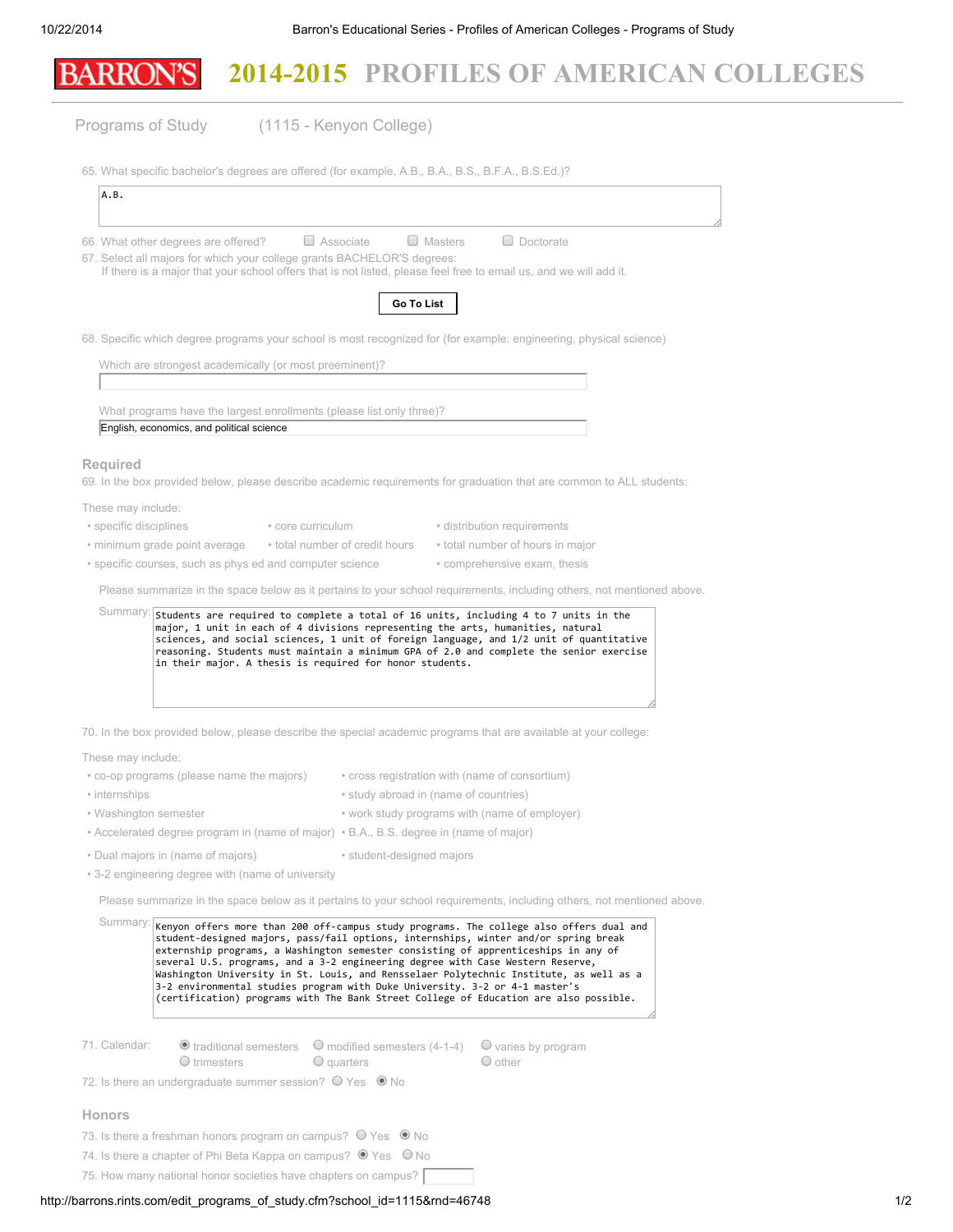### 10/22/2014 Barron's Educational Series - Profiles of American Colleges - Programs of Study

| 76. How many departments have honors programs?<br> 24                                                                                                 |
|-------------------------------------------------------------------------------------------------------------------------------------------------------|
| Faculty/Classroom                                                                                                                                     |
| Full-time $159$<br>Part-time 44<br>77. Faculty: Total number 203                                                                                      |
| 78. Number of full-time faculty that teach undergraduates<br>159                                                                                      |
| 79. Number of part-time faculty that teach undergraduates 44                                                                                          |
| 80. Ratio of full-time undergraduate students to full-time undergraduate faculty<br>to 1 (this is not FTE)<br>10                                      |
| $\frac{0}{0}$<br>81. Percentage of full-time faculty with doctoral/highest terminal degrees  99                                                       |
| 82. Percentage of faculty that are: male 55<br>$%$ female 45<br>$\frac{0}{0}$                                                                         |
| 83. AAUP institution code (Barron's will fill in):                                                                                                    |
| 84. AAUP facility salary ranking (Barron's will fill in):                                                                                             |
| 85. Percentage of faculty that teach undergraduates: $ 100 \rangle$ % do research $ 100 \rangle$<br>both <b>100</b><br>$\frac{9}{6}$<br>$\frac{9}{6}$ |
| 86. Percentage of introductory courses taught by graduate students<br>% none $\mathbf{x}$                                                             |
| <b>Pulitzer Prize</b><br>87. Number of faculty ever awarded Nobel Prize                                                                               |
| 88. Average class size in introductory: lecture 14<br>regular course offering 14<br>laboratory                                                        |
|                                                                                                                                                       |

Save and Exit **Previous** Research Assembly Research Assembly Research Previous Research Research Research Previous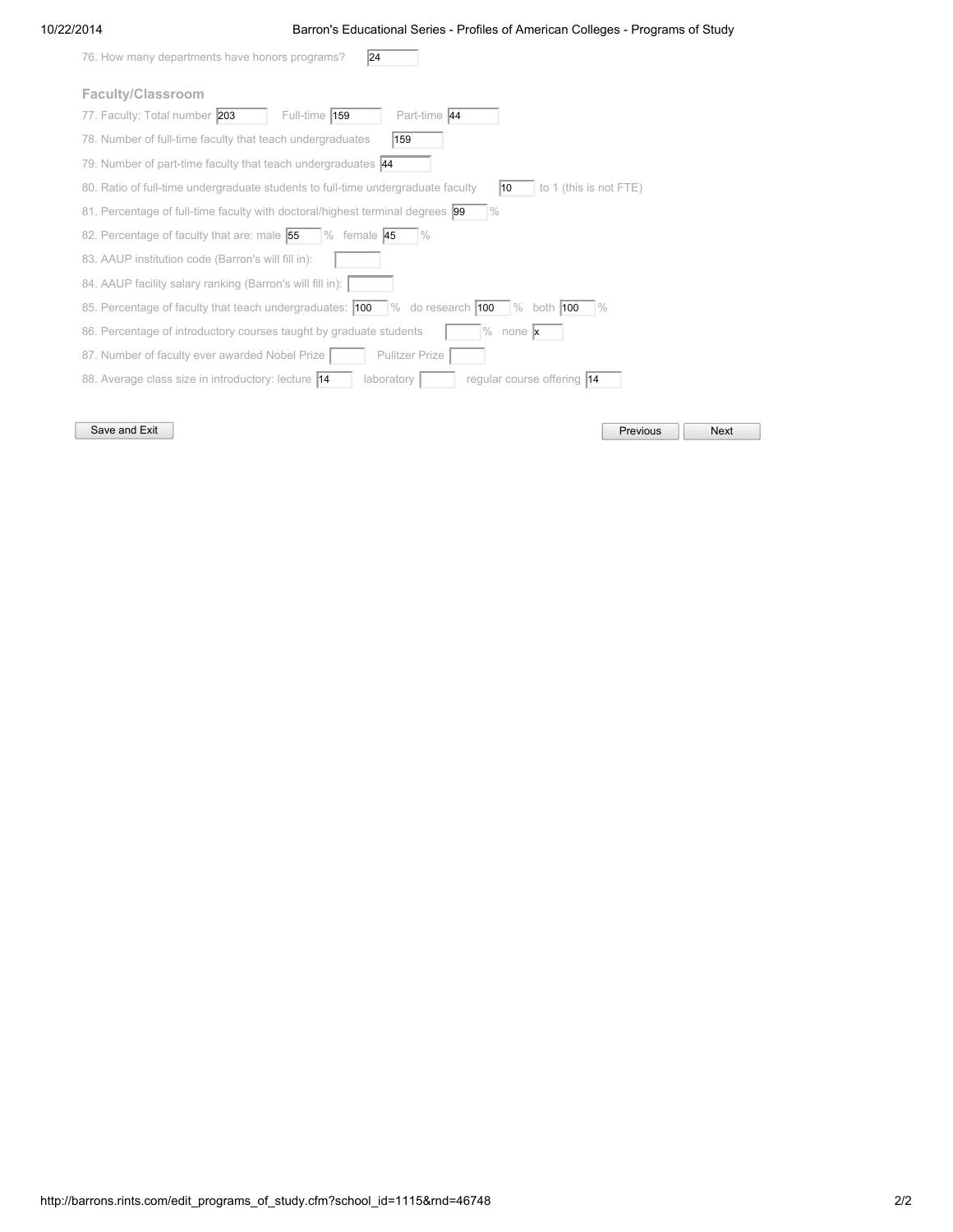# 2014-2015 PROFILES OF AMERICAN COLLEGES **BARRON'S**

Admissions (1115 - Kenyon College)

#### Information for Computing your Selector Rating

89. The following data will be used to compute your Selector Rating and will also be reported in your Profile. We strongly encourage you to fill out this section. In some cases, if there is no data provided, you run the risk of your school selector rating being lower than anticipated. We want to help you avoid that. If we are requesting figures that you do not want published, check the box below, and we will keep them confidential.

Do Not Print ACT/SAT Scores: □ Do Not Print Apply/Accept/Enroll Ratio: □

TEST SCORES: In order to accurately represent your mainstream student body, do not include scores for international students or for enrollees in special preference programs for remedial, disadvantaged, or learning-disabled students. What were the MEDIAN standardized test scores for the current freshmen class?

| WORD THE IVIL DIAIN SIGHTUGH UILD                                                                                                                                                                                                                                                                                                                                                                                               |                                          | teat acorea for the current healmhen cldaa : |                                               |                                 |                                          |                     |               |
|---------------------------------------------------------------------------------------------------------------------------------------------------------------------------------------------------------------------------------------------------------------------------------------------------------------------------------------------------------------------------------------------------------------------------------|------------------------------------------|----------------------------------------------|-----------------------------------------------|---------------------------------|------------------------------------------|---------------------|---------------|
|                                                                                                                                                                                                                                                                                                                                                                                                                                 | <b>SAT Critical Reading</b>              | 670                                          | <b>SAT Math</b>                               |                                 | 650                                      |                     |               |
| <b>SAT Writing</b>                                                                                                                                                                                                                                                                                                                                                                                                              |                                          | 660                                          | ACT (composite score)                         |                                 | 30                                       |                     |               |
| Of the freshmen who took the SAT, what percentage scored the following on the Critical Reading section:                                                                                                                                                                                                                                                                                                                         |                                          |                                              |                                               |                                 |                                          |                     |               |
| below 500: $\vert$ 1                                                                                                                                                                                                                                                                                                                                                                                                            | $500 - 599$ : 14<br>$\frac{0}{0}$        | $\frac{0}{0}$                                | 600-699: 51<br>$\frac{0}{0}$                  | 700-800: 35                     |                                          |                     |               |
| Of the freshmen who took the SAT, what percentage scored the following on the Math section:<br>below 500: $\vert$ 1                                                                                                                                                                                                                                                                                                             | $500 - 599$ : 16<br>$\frac{0}{0}$        | $\frac{1}{2}$                                | 600-699: 59<br>$\frac{0}{0}$                  | 700-800: 24                     | $\frac{0}{0}$                            |                     |               |
| Of the freshmen who took the SAT, what percentage scored the following on the Writing section:                                                                                                                                                                                                                                                                                                                                  |                                          |                                              |                                               |                                 |                                          |                     |               |
| below 500: $\vert$ 1                                                                                                                                                                                                                                                                                                                                                                                                            | $500 - 599$ : 15<br>$\frac{0}{0}$        | $\frac{0}{0}$                                | 600-699: 52<br>$\frac{0}{0}$                  | 700-800: 32                     |                                          |                     |               |
| Of the freshmen who took the ACT, what percentage scored the following composite score:                                                                                                                                                                                                                                                                                                                                         |                                          |                                              |                                               |                                 |                                          |                     |               |
| below $21:$<br>If your school requires or recommends that students take the ACT Writing section, what were the MEDIAN scores                                                                                                                                                                                                                                                                                                    | $\frac{0}{0}$<br>$21-23:$ 2 %            |                                              | $24 - 26$ : 9 %                               | $27 - 28$ : 17<br>$\frac{0}{0}$ |                                          | 29 and above: $72$  | $\frac{0}{0}$ |
| for the current freshmen class for:                                                                                                                                                                                                                                                                                                                                                                                             |                                          |                                              |                                               |                                 |                                          |                     |               |
|                                                                                                                                                                                                                                                                                                                                                                                                                                 | the Combined English/Writing Score:      |                                              | and the Writing Test Subscore:                |                                 |                                          |                     |               |
| Percentage of the current freshmen class with high school class ranking in the:                                                                                                                                                                                                                                                                                                                                                 | upper 20% (first quintile): $ 80\rangle$ | $\%$                                         | upper 40% (first and second quintiles) $ 96 $ |                                 |                                          |                     |               |
| What is the minimum high school class rank required for freshmen applicants?                                                                                                                                                                                                                                                                                                                                                    |                                          |                                              |                                               | $\frac{0}{0}$                   |                                          |                     |               |
| What is the minimum high school GPA required?                                                                                                                                                                                                                                                                                                                                                                                   |                                          |                                              |                                               |                                 |                                          |                     |               |
| How many applicants COMPLETED the application process (including payment of application fee) for the current<br>freshmen class? 6635                                                                                                                                                                                                                                                                                            |                                          |                                              |                                               |                                 |                                          |                     |               |
| How many were ACCEPTED? 1663                                                                                                                                                                                                                                                                                                                                                                                                    |                                          | How many ENROLLED? 448                       |                                               |                                 |                                          |                     |               |
| Does your school have an OPEN ADMISSIONS (accept all who apply) policy?<br>$\bigcirc$ Yes, for all applicants                                                                                                                                                                                                                                                                                                                   |                                          | $\bigcirc$ Only for in-state applicants      | $\odot$ No                                    |                                 |                                          |                     |               |
| <b>Other Admissions Requirements</b>                                                                                                                                                                                                                                                                                                                                                                                            |                                          |                                              |                                               |                                 |                                          |                     |               |
| 90. Is the SAT                                                                                                                                                                                                                                                                                                                                                                                                                  | required $\blacktriangledown$            | required for some programs $\Box$            |                                               | recommended $\Box$              |                                          | not required $\Box$ |               |
| Is the ACT                                                                                                                                                                                                                                                                                                                                                                                                                      | required $\blacktriangledown$            | required for some programs $\Box$            |                                               | recommended $\Box$              |                                          | not required $\Box$ |               |
| Is the ACT Optional<br><b>Writing Test</b>                                                                                                                                                                                                                                                                                                                                                                                      | required $\Box$                          | required for some programs $\Box$            |                                               | $recommended$ $\Box$            |                                          | not required $\Box$ |               |
| Please summarize the requirements and recommendations, including academic and Carnegie credits, test scores, essay,<br>interview audition, or portfolio, GED acceptance, and any special circumstances:                                                                                                                                                                                                                         |                                          |                                              |                                               |                                 |                                          |                     |               |
| Applicants should be graduates of an accredited secondary school. Candidates are encouraged to exceed the<br>minimum requirements (4 units of English and math, 3 units of science, foreign language and social<br>studies), especially in math and science, and to take advance placement or honors work in at least 2<br>subjects. Kenyon recommends 4 units each of English, math, foreign language, science, and 3 units of |                                          |                                              |                                               |                                 |                                          |                     |               |
| 91. If applicable, please list (in order of decreasing importance) the three most important factors that enter<br>into the admissions decision (3=most important, 1=least important)                                                                                                                                                                                                                                            |                                          |                                              |                                               |                                 |                                          |                     |               |
|                                                                                                                                                                                                                                                                                                                                                                                                                                 | ability to finance college education     |                                              |                                               |                                 | leadership record 1                      |                     |               |
|                                                                                                                                                                                                                                                                                                                                                                                                                                 | advanced placement or honor courses 3    |                                              |                                               |                                 | parents of siblings attended your school |                     |               |
|                                                                                                                                                                                                                                                                                                                                                                                                                                 | evidence of special talent(s) $ 2 $      |                                              |                                               |                                 | personality/intangible qualities         |                     |               |
|                                                                                                                                                                                                                                                                                                                                                                                                                                 | extracurricular activities record        |                                              |                                               |                                 | recommendations by alumni                |                     |               |
|                                                                                                                                                                                                                                                                                                                                                                                                                                 | geographic diversity                     |                                              |                                               |                                 | recommendations by school officials      |                     |               |
| 92. How many freshmen were National Merit finalists 11                                                                                                                                                                                                                                                                                                                                                                          |                                          |                                              | semifinalists 1                               |                                 |                                          |                     |               |
| 93. How many freshmen graduated first in their class? 16                                                                                                                                                                                                                                                                                                                                                                        |                                          |                                              |                                               |                                 |                                          |                     |               |
| In the top 10 percent of their high school class? 89                                                                                                                                                                                                                                                                                                                                                                            |                                          |                                              |                                               |                                 |                                          |                     |               |
| 94. Is there an early decision plan? <sup>O</sup> Yes                                                                                                                                                                                                                                                                                                                                                                           |                                          | $\bigcirc$ No                                |                                               |                                 |                                          |                     |               |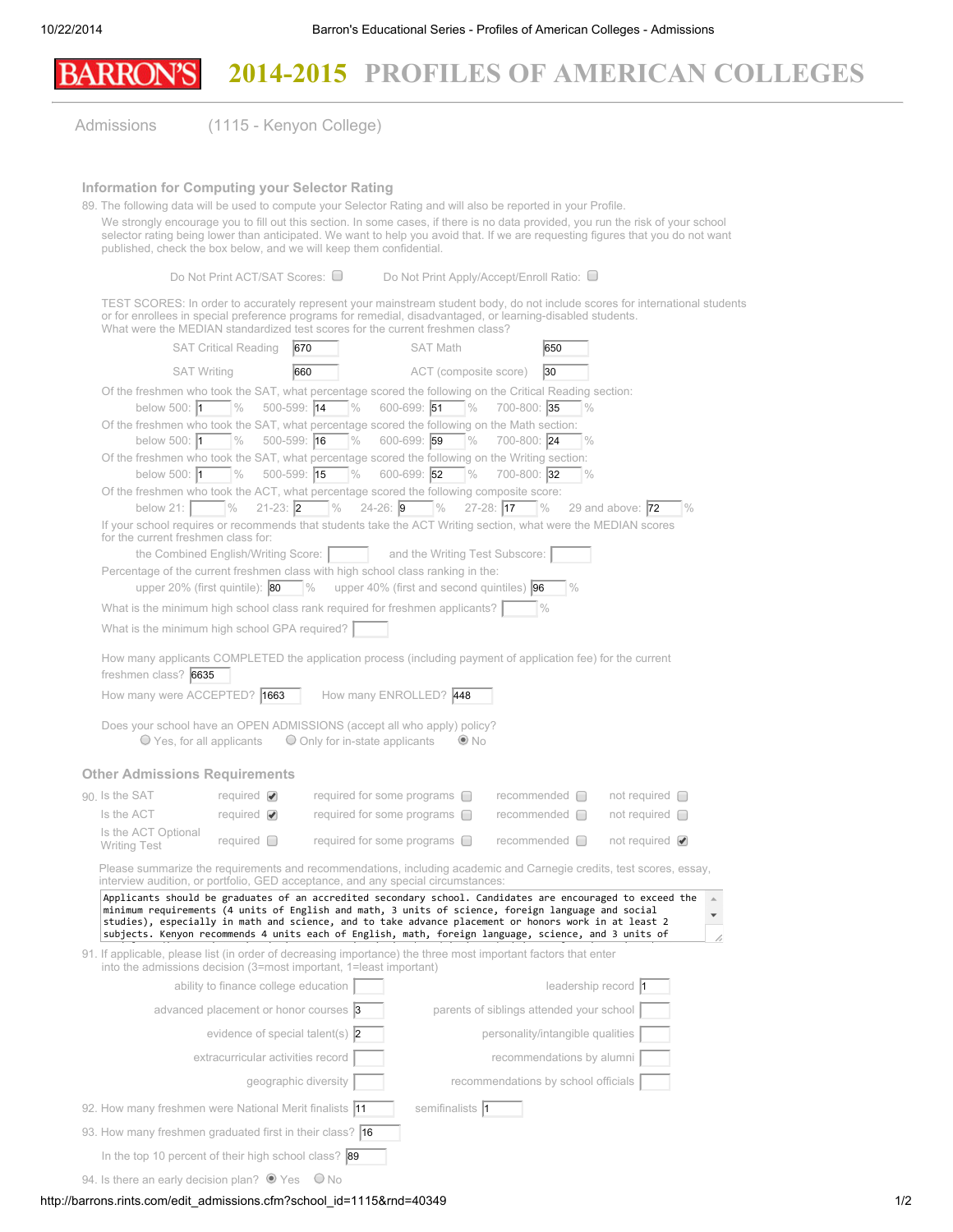### 10/22/2014 Barron's Educational Series - Profiles of American Colleges - Admissions

| 95. How many early decision candidates were accepted for the 2014-2015 class? 226                                                                                                              |
|------------------------------------------------------------------------------------------------------------------------------------------------------------------------------------------------|
| 96. Is there an early admissions plan? <sup>O</sup> Yes O No                                                                                                                                   |
| 97. Is there a deferred admissions plan? $\bullet$ Yes $\circ$ No                                                                                                                              |
| 98. Do you accept AP credit?  If Yes  I No  CLEP credit?  If Yes   I No                                                                                                                        |
| 99. Is a waiting list an active part of your admissions procedure? $\bullet$ Yes $\circ$ No                                                                                                    |
| If yes, the number of applicants who were on the Fall 2014 waiting list: $\frac{642}{642}$                                                                                                     |
| Of the number wait-listed, how many were admitted? $ 38 $                                                                                                                                      |
| Procedure                                                                                                                                                                                      |
| 100. When should the entrance exams be taken?<br>in the fall of the senior year                                                                                                                |
| 101. Is there a rolling admissions plan? $\bigcirc$ Yes $\bigcirc$ No                                                                                                                          |
| $\bullet$ Yes<br>$O$ No<br>102. Are there application deadlines?                                                                                                                               |
| Early decision: (month) November<br>$(day)$ 15<br>Regular decision:                                                                                                                            |
| fall entry (month) January<br>winter entry (month)<br>$(day)$ 15<br>(day)                                                                                                                      |
| spring entry (month)<br>(day)<br>summer entry (month)<br>(day)                                                                                                                                 |
| 103. When is notification sent?<br>early decision (month) February<br>$(day)$  1                                                                                                               |
| regular decision (month) April<br>$(day)$ 1                                                                                                                                                    |
| fall $\triangleleft$<br>winter $\Box$<br>spring $\square$<br>summer $\Box$<br>all sessions $\Box$<br>104. Freshmen are admitted:                                                               |
| 105. Is there an application fee? $\bigcirc$ Yes $\bigcirc$ No What was it for 2014-2015? \$ 50                                                                                                |
| What will it be for 2015-2016? $\sqrt[6]{\mathbf{0}}$                                                                                                                                          |
|                                                                                                                                                                                                |
| Do you accept applications online? $\bullet$ Yes $\bullet$ No Is the application fee waived for online applications? $\bullet$ Yes $\bullet$ No                                                |
| <b>Transfers</b>                                                                                                                                                                               |
| 106. How many transfers enrolled in 2013-2014? 13                                                                                                                                              |
| 107. Please indicate your school's admission requirements for transfer students:<br>Transfer applicants must have a minimum college GPA of 3.0 and a high school record suggesting ability and |
| potential. In addition, Kenyon requires a letter of recommendation from a professor, the Transfer Common<br>Application, and the Transfer Supplement.                                          |
| 108. How many credits must be completed at your college for the bachelor's degree? <b>8</b>                                                                                                    |
| 109. How many total credits are required for the bachelor's degree?<br>(Enter the minimum number, not a range)<br>16                                                                           |
| Visiting                                                                                                                                                                                       |
| 110. Are there regularly scheduled orientations for prospective students? $\bullet$ Yes $\circ$ No<br>If yes, please describe the agenda for visits:                                           |
| consisting of interviews with staff, a campus tour, and a class visit. Students may also request to                                                                                            |
| 111. For informal visits, are there school guides? ● Yes ● No                                                                                                                                  |
| 112. May visitors sit in on classes? ● Yes ● No                                                                                                                                                |
| 113. May visitors stay overnight at the school? ● Yes ● No ● N/A                                                                                                                               |
| 114. Who should be contacted to arrange such visits (Name of Person)<br>the Admissions Office                                                                                                  |
| Title:                                                                                                                                                                                         |
| E-mail address: admissions@kenyon.edu                                                                                                                                                          |
| Save and Exit<br>Previous<br>Next                                                                                                                                                              |
|                                                                                                                                                                                                |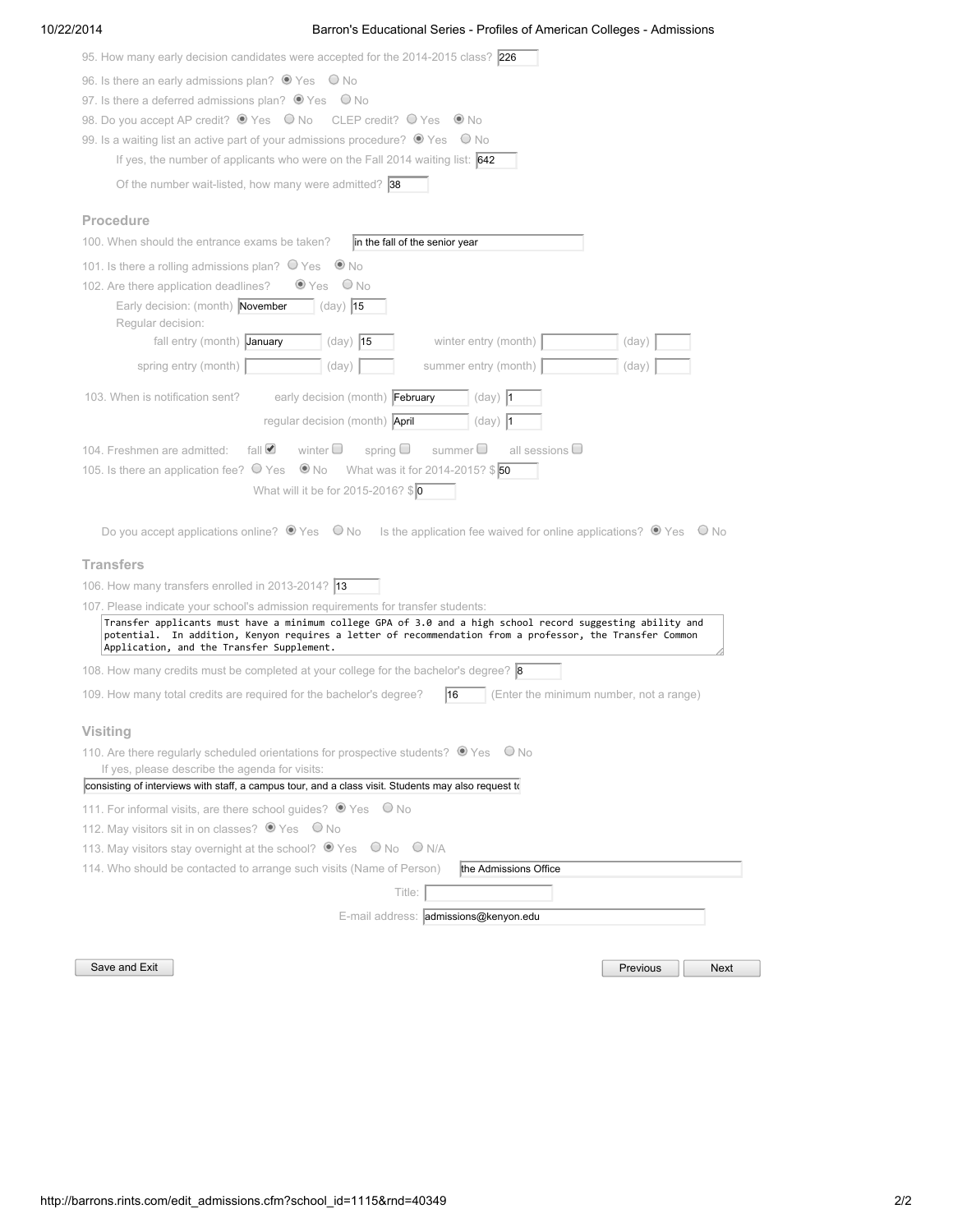# BARRON'S 2014-2015 PROFILES OF AMERICAN COLLEGES

| Financial Aid                                                           | (1115 - Kenyon College)                                                                                                 |          |                                    |                             |             |
|-------------------------------------------------------------------------|-------------------------------------------------------------------------------------------------------------------------|----------|------------------------------------|-----------------------------|-------------|
|                                                                         | 115. Percentage of full-time freshmen receiving some form of financial aid for the 2014-2015 school year 49             |          |                                    | $\frac{0}{0}$               |             |
|                                                                         | continuing full-time students 42                                                                                        |          | $\%$                               |                             |             |
|                                                                         | 116. Percentage of full-time freshmen receiving any type of need-based aid for the 2014-2015 school year 47             |          |                                    | $\frac{9}{6}$               |             |
|                                                                         | continuing full-time students 49                                                                                        |          | $\frac{0}{0}$                      |                             |             |
|                                                                         | \$39738<br>117. What was the average freshman award for 2014?                                                           |          |                                    |                             |             |
| Indicate amount that was:                                               |                                                                                                                         | Average  | Maximum                            |                             |             |
|                                                                         | need-based scholarships or need-based grants                                                                            | \$ 37450 | \$                                 |                             |             |
| need-based self-help aid (loans and jobs)                               |                                                                                                                         | \$ 3975  | \$                                 |                             |             |
| non-need-based athletic scholarships                                    |                                                                                                                         | S        | \$                                 |                             |             |
|                                                                         | other non-need-based awards and non-need-based scholarships                                                             | \$12884  | \$                                 |                             |             |
| other *                                                                 |                                                                                                                         | \$2712   | \$                                 |                             |             |
| *(please explain)                                                       |                                                                                                                         |          |                                    |                             |             |
|                                                                         | average need-based loans (excluding PLUS, non-subsidized, & private loans                                               |          |                                    |                             |             |
|                                                                         | 118. What was the average indebtedness of the 2014 graduate? \$15705                                                    |          |                                    |                             |             |
| $\%$                                                                    | 119. Percentage of undergraduate students that work part-time on campus (including work study)                          |          |                                    | $\frac{0}{0}$<br>off-campus |             |
|                                                                         | 120. Average earnings from campus work for school year?<br>-S I                                                         |          |                                    |                             |             |
|                                                                         | 121. Is the college a member of the College Board's College Scholarship Service (CSS)? <sup>1</sup> Yes <sup>1</sup> No |          |                                    |                             |             |
| 122. What financial statements are required?<br>any of the above $\Box$ | $CSS/Profile \n\mathcal{Q}$<br>state aid form $\Box$<br>college's own $\Box$                                            | FAFSA    | FFS<br>SFS<br>none required $\Box$ |                             |             |
| other (please specify)                                                  | tax returns and non-custodial parent income                                                                             |          |                                    |                             |             |
| month February                                                          | 123. Specify the priority filing date for financial aid applications (freshman) for fall entry<br>day $ 15$             |          |                                    |                             |             |
|                                                                         | Specify the deadline date for financial aid applications (freshman) for fall entry                                      |          |                                    |                             |             |
| month February                                                          | day $ 15$                                                                                                               |          |                                    |                             |             |
|                                                                         |                                                                                                                         |          |                                    |                             |             |
| Save and Exit                                                           |                                                                                                                         |          |                                    | Previous                    | <b>Next</b> |

file:///C:/Users/hotchkissn/Desktop/Barron's/Barron's%20Educational%20Series%20-%20Profiles%20of%20American%20Colleges%20-%20Financial… 1/1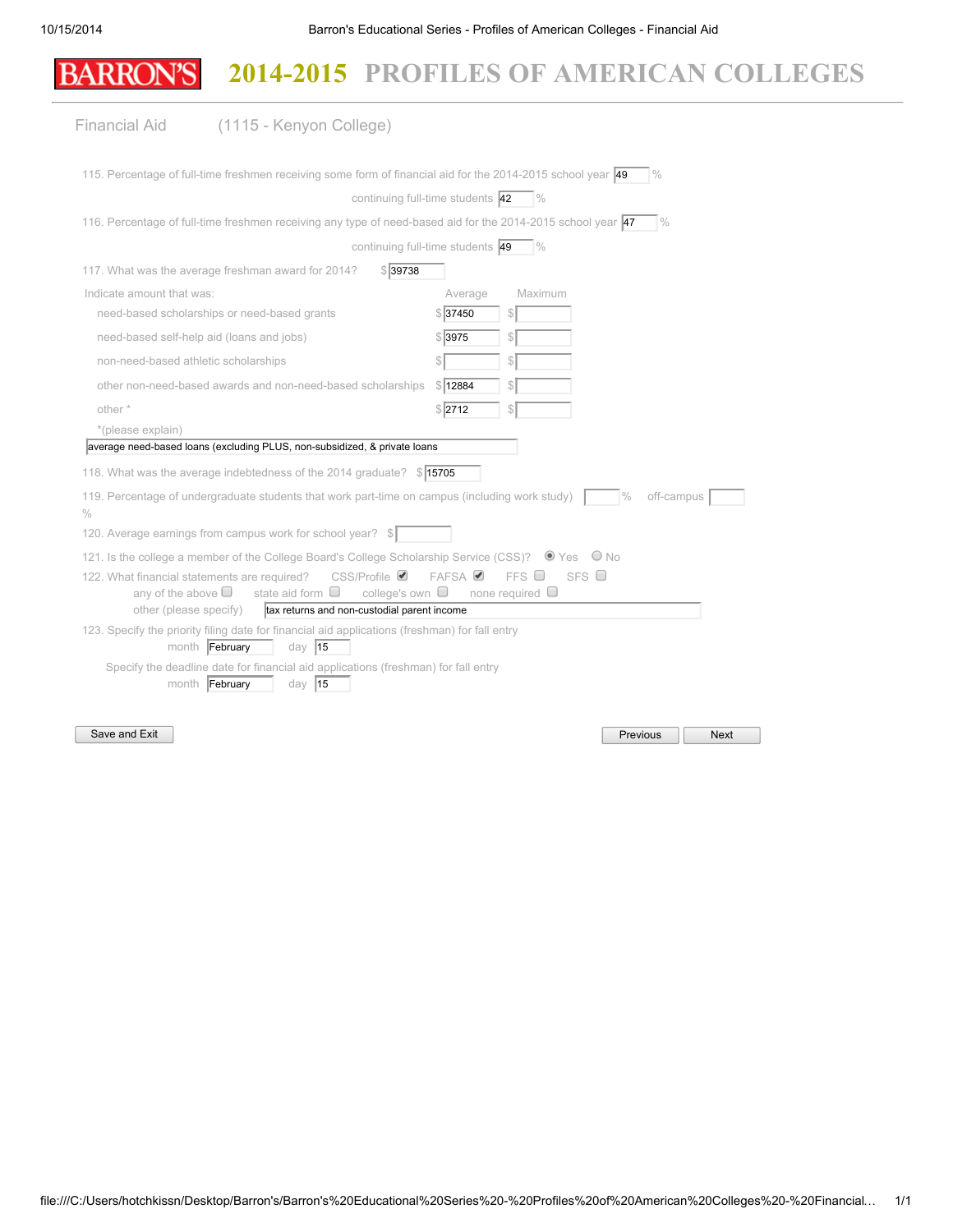# **BARRON'S** 2014-2015 PROFILES OF AMERICAN COLLEGES

|                                                                     | International Students (1115 - Kenyon College)                                                                                                                                                                                                                      |             |  |
|---------------------------------------------------------------------|---------------------------------------------------------------------------------------------------------------------------------------------------------------------------------------------------------------------------------------------------------------------|-------------|--|
|                                                                     | 124. How many undergraduate international students are enrolled full-time at your college? <b>73</b>                                                                                                                                                                |             |  |
|                                                                     | 125. Does your college actively recruit international students? ● Yes ● No                                                                                                                                                                                          |             |  |
| If so, which exam?<br>TOEFL <sup>Ø</sup><br>other (please specify): | $\bullet$ Yes $\circ$ No<br>126. Must international students take an English proficiency exam?<br>MELAB (Michigan English Language Assessment Battery)<br>comprehensive English Language Test $\Box$ the college's own test $\Box$<br>any one of these tests $\Box$ |             |  |
|                                                                     | 127. Does your college require a minimum score on the TOEFL? ● Yes ● No                                                                                                                                                                                             |             |  |
| If so, what is it on the paper-based version (PBT)?                 | 600                                                                                                                                                                                                                                                                 |             |  |
| on the Internet-based version (iBT)                                 | 100                                                                                                                                                                                                                                                                 |             |  |
| If so, which one? $SAT \Box$<br>other (please specify):             | $OYes$ ONo<br>128. Does your college require a standardized entrance examination?<br>ACT $\Box$ SAT or ACT $\Box$ your college's own entrance exam $\Box$                                                                                                           |             |  |
|                                                                     | 129. Does your college require a minimum score on the entrance exam? $\bigcirc$ Yes $\bigcirc$ No<br>If so, what is it?                                                                                                                                             |             |  |
|                                                                     | 130. Must these students take SAT Subject Tests? O Yes O No If so, which ones?                                                                                                                                                                                      |             |  |
| Save and Exit                                                       | 131. Must they receive a minimum score on the SAT Subject Tests? O Yes O No If so, what score?<br>Previous                                                                                                                                                          | <b>Next</b> |  |
|                                                                     |                                                                                                                                                                                                                                                                     |             |  |

file:///C:/Users/hotchkissn/Desktop/Barron's/Barron's%20Educational%20Series%20-%20Profiles%20of%20American%20Colleges%20-%20Internatio… 1/1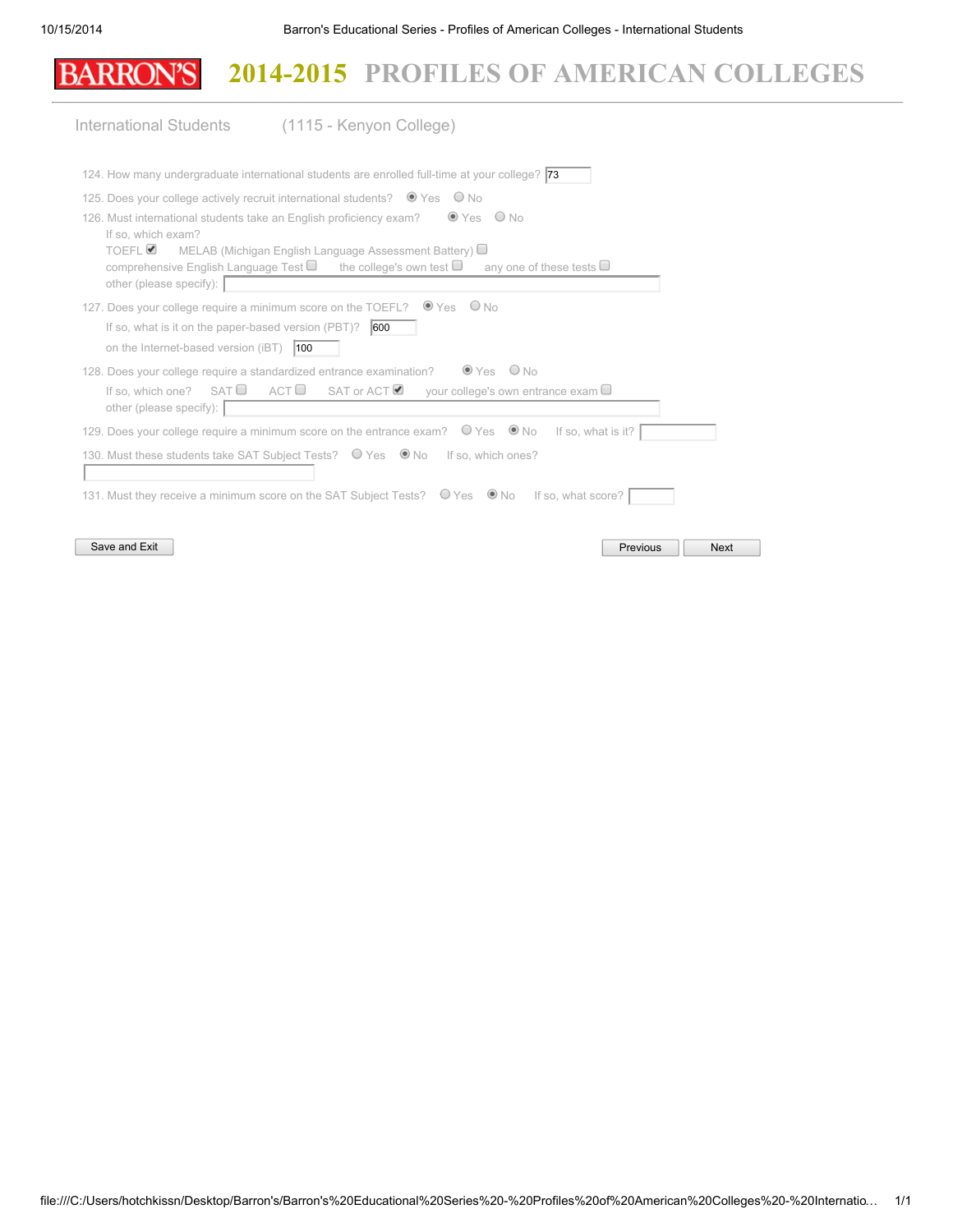

| 132. Is the system accessible to all students? $\bullet$ Yes $\circ$ No                            |          |             |
|----------------------------------------------------------------------------------------------------|----------|-------------|
| If not, which students may access the system?                                                      |          |             |
| When may it be used? 24 hours a day                                                                |          |             |
| $OYes$ $@$ No<br>133. Is there a limit on the amount of time each student may access the system?   |          |             |
| If so, what is the limit?                                                                          |          |             |
| 134. Is a fee charged to use the system? $\bigcirc$ Yes $\bigcirc$ No If yes, amount? $\mathbb{S}$ |          |             |
|                                                                                                    |          |             |
| Save and Exit                                                                                      | Previous | <b>Next</b> |

http://barrons.rints.com/edit\_computers.cfm?school\_id=1115&rnd=95438 1/1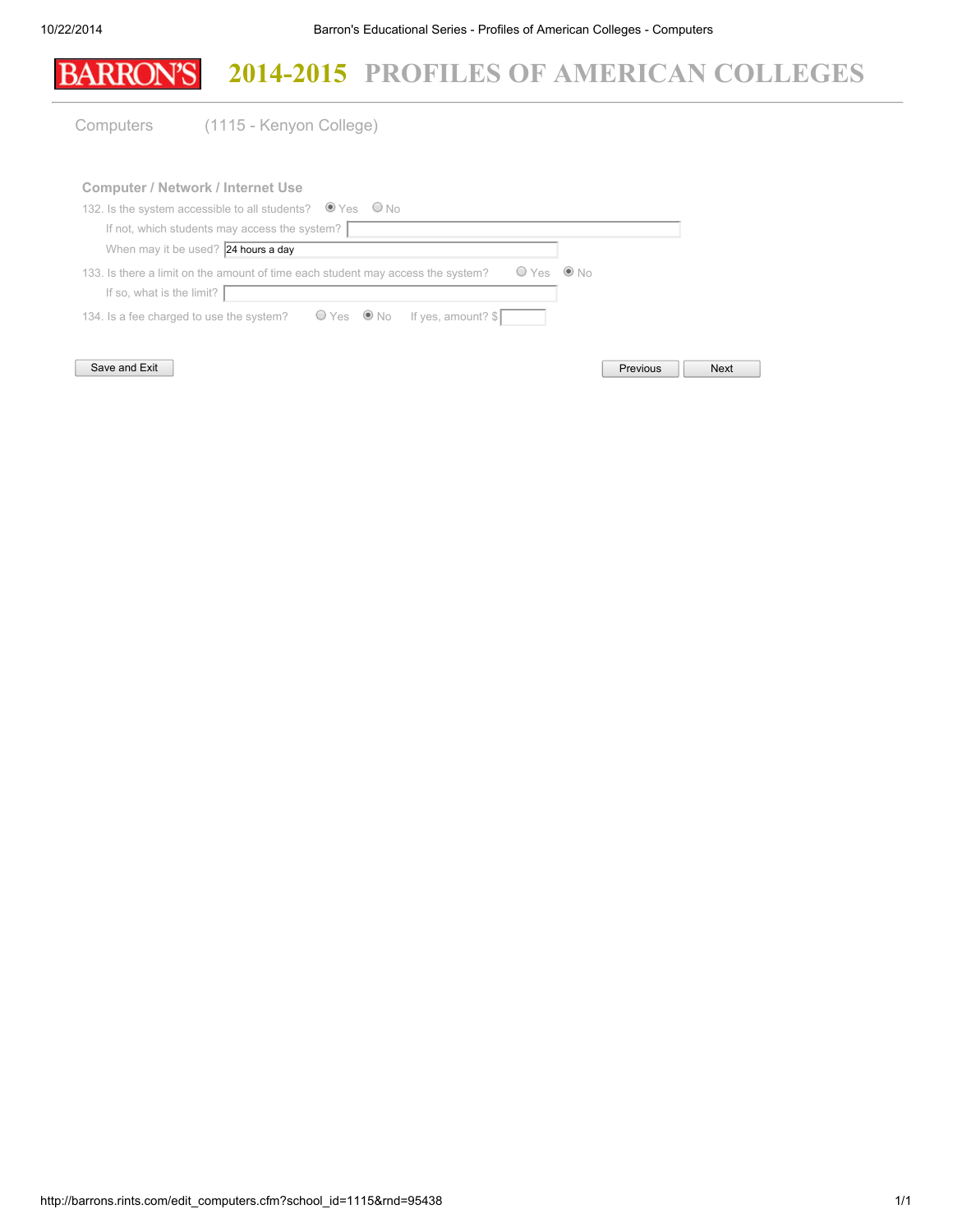|                              |                                                                         | 2014-2015 PROFILES OF AMERICAN COLLEGES                                                                                                                                              |    |                 |             |  |
|------------------------------|-------------------------------------------------------------------------|--------------------------------------------------------------------------------------------------------------------------------------------------------------------------------------|----|-----------------|-------------|--|
| Graduates                    | (1115 - Kenyon College)                                                 |                                                                                                                                                                                      |    |                 |             |  |
| <b>Last Year's Graduates</b> | percentage of graduates earning degrees in those fields:                | 135. How many bachelor's degrees were conferred during the year (July 1, 2013 to June 30, 2014)?<br>136. Please list the three most popular majors among 2014 graduates and give the |    | 429             |             |  |
|                              |                                                                         | Major                                                                                                                                                                                |    |                 |             |  |
|                              | Economics                                                               |                                                                                                                                                                                      | 14 | $\frac{0}{0}$   |             |  |
| 2. English                   |                                                                         |                                                                                                                                                                                      | 13 | $\frac{0}{0}$   |             |  |
| 3.                           | Political science                                                       |                                                                                                                                                                                      | 12 | $\frac{0}{0}$   |             |  |
|                              | 137. Percentage of full-time freshmen that graduate in:                 |                                                                                                                                                                                      |    |                 |             |  |
|                              | 3 years or less 1<br>$\frac{0}{0}$                                      | 4 years or less 87<br>$\frac{0}{0}$                                                                                                                                                  |    |                 |             |  |
|                              | 5 years or less 89<br>$\%$                                              | 6 years or less 90<br>$\frac{0}{0}$                                                                                                                                                  |    |                 |             |  |
|                              | 138. How many companies/organizations recruited on campus in 2013-2014? |                                                                                                                                                                                      |    |                 |             |  |
|                              | Previous Years Graduates (Class of 2014)                                |                                                                                                                                                                                      |    |                 |             |  |
|                              |                                                                         | 139. Percentage of 2014 graduates enrolled in graduate school within 6 months of graduation                                                                                          |    | $\frac{0}{0}$   |             |  |
|                              |                                                                         | 140. Percentage of 2014 graduates that found employment within 6 months of graduation                                                                                                |    | $\frac{0}{0}$   |             |  |
| Save and Exit                |                                                                         |                                                                                                                                                                                      |    | <b>Previous</b> | <b>Next</b> |  |